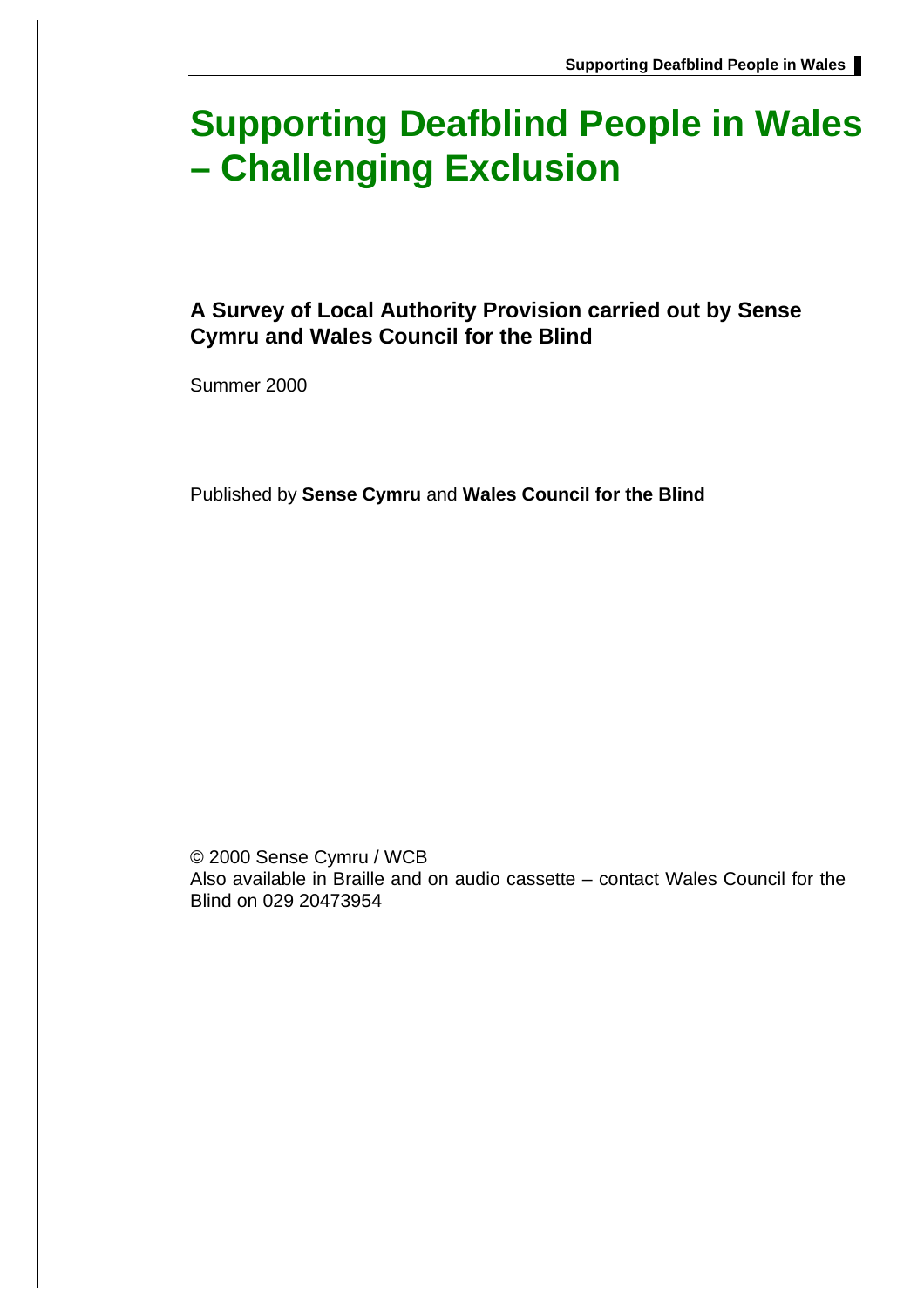## **Contents:**

**Foreword by Kirsty Williams A.M.**

**Recommendations**

- **1. Introduction**
- **2. Background**
- **3. Methodology**
- **4. The Report**
- **5. General Conclusion**
- **Appendix I Letter accompanying questionnaire**
- **Appendix II Questionnaire**
- **Appendix III List of relevant organisations**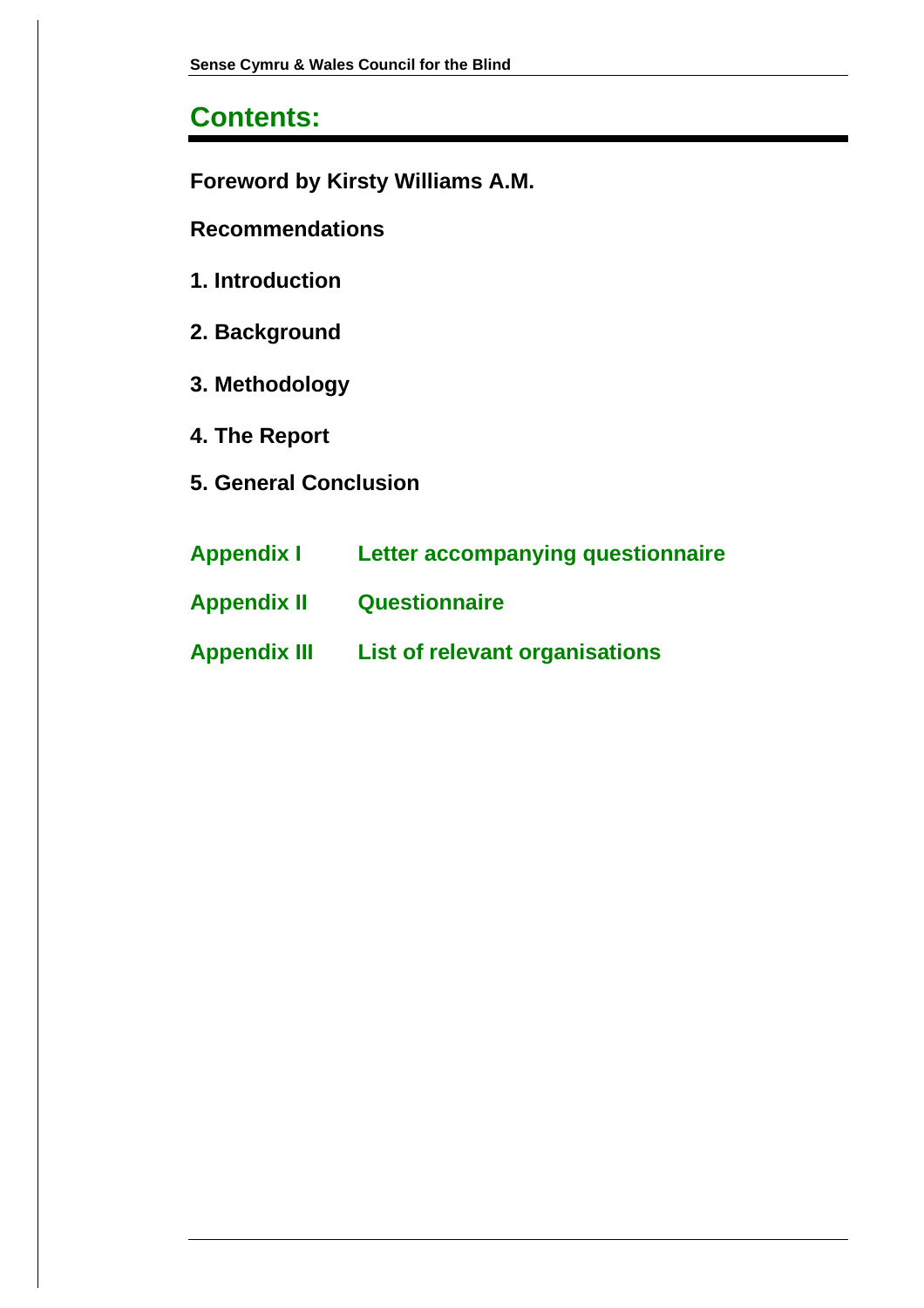## **Foreword**

The charities Wales Council for the Blind and Sense Cymru have produced this **Supporting Deafblind People in Wales – Challenging Exclusion** in order to ascertain the level of services available throughout Wales and to highlight the needs of people with dual sensory impairments.

Local Authorities were contacted and asked to complete a comprehensive questionnaire. As well as producing this survey Wales Council of the Blind and Sense Cymru are currently involved with the Department of Health consultation to establish guidelines for services. In all probability these guidelines will become mandatory.

The public is much more aware of the needs and problems of visually impaired people than they are of those of deafblind people. In fact I must confess that before being elected to the Assembly and becoming Chair of the Health Committee I was guilty of a lack of knowledge in this area. Hopefully this survey will go some way to rectifying the situation and help to ensure that the services required by deafblind people are better provided.

#### *"95% of what we learn about ourselves and the world comes through sight and hearing."*

This is something the majority of us take for granted. Deafblind people face unique difficulties in accessing information, communicating and in getting around. However many are able to develop and realise their potential and live good quality lives through the help and support of their families, friends, carers and the professionals who work with them and also importantly voluntary organisations such as Sense Cymru.

Sense Cymru is an invaluable organisation providing support and assistance not only to deafblind people but to their families and carers as well. Sense, The National Deafblind and Rubella Association, is the leading UK voluntary organisation supporting and campaigning for deafblind people. The Wales Council for the Blind is extremely important in the area of visual impairment, working with both voluntary and statutory bodies to improve the services available for those with sight difficulties in Wales.

Both Sense Cymru and Wales Council for the Blind are to be congratulated on producing this survey and I am sure it will help to increase public awareness of the needs of and the problems faced by deafblind people. I know that this survey is being presented to my fellow Assembly Members and I hope they will read and absorb it. This survey is a vital part of improving the services available in Wales for deafblind people and I would like to thank all those involved in compiling and producing it.

Kirsty Williams A.M. **Chair of Health & Social Services Committee, NAW**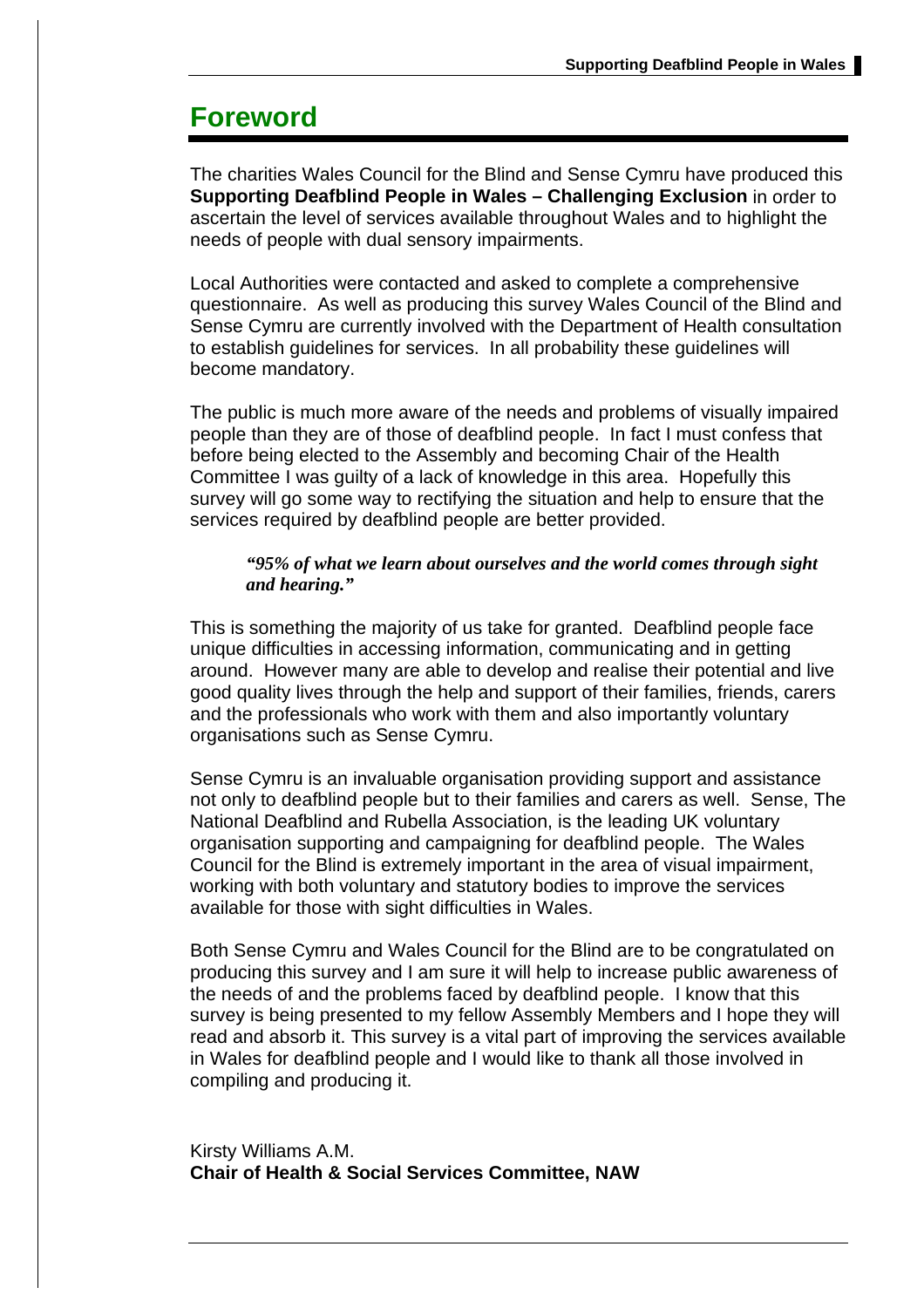## **Recommendations**

All authorities should produce a policy statement of commitment on deafblindness with some indication of action planning.

As part of their commitment authorities should set aside a specific budget for developing and delivering services for deafblind clients.

As part of a commitment to dealing with deafblindness there should be a member of staff nominated as co-ordinator of services to deafblind clients.

In view of the changes in local authorities in the last few years the first item of action planning should be identification of the deafblind population in individual authorities and procedures should be set in train to ensure that accurate and up to date figures are kept.

In the first instance awareness raising should be closely tied to population identification and then to specific service delivery.

An audit of skills of current staff should be carried out before commencing more specialist training.

Planning should provide for the development of communicator-guide schemes across the authority to ensure equal access.

Authorities should review how many deafblind clients access current day services and survey those clients, their parents and/or their carers to examine how well their needs are being met.

All authorities should draw up lists of clients who could and should be in a specialised residential facility in Wales. Such a list should be kept up to date.

The person nominated to co-ordinate deafblind services in each authority should ensure that such information about resettlement should be supplied by the appropriate authority.

Inquiries should be made to local voluntary organisations for the visually impaired and hearing impaired as to ascertain whether they have any service which could include deafblind people. As yet insufficient people have been identified in any one specific area for deafblind clubs to be formed. However, the situation needs to be kept under review.

Regular assessments should be conducted to ensure that the needs of deafblind clients are being met. This applies especially to clients with multiple disabilities.

Staged and timetabled priority action planning should follow from a strategic statement about policy on deafblindness.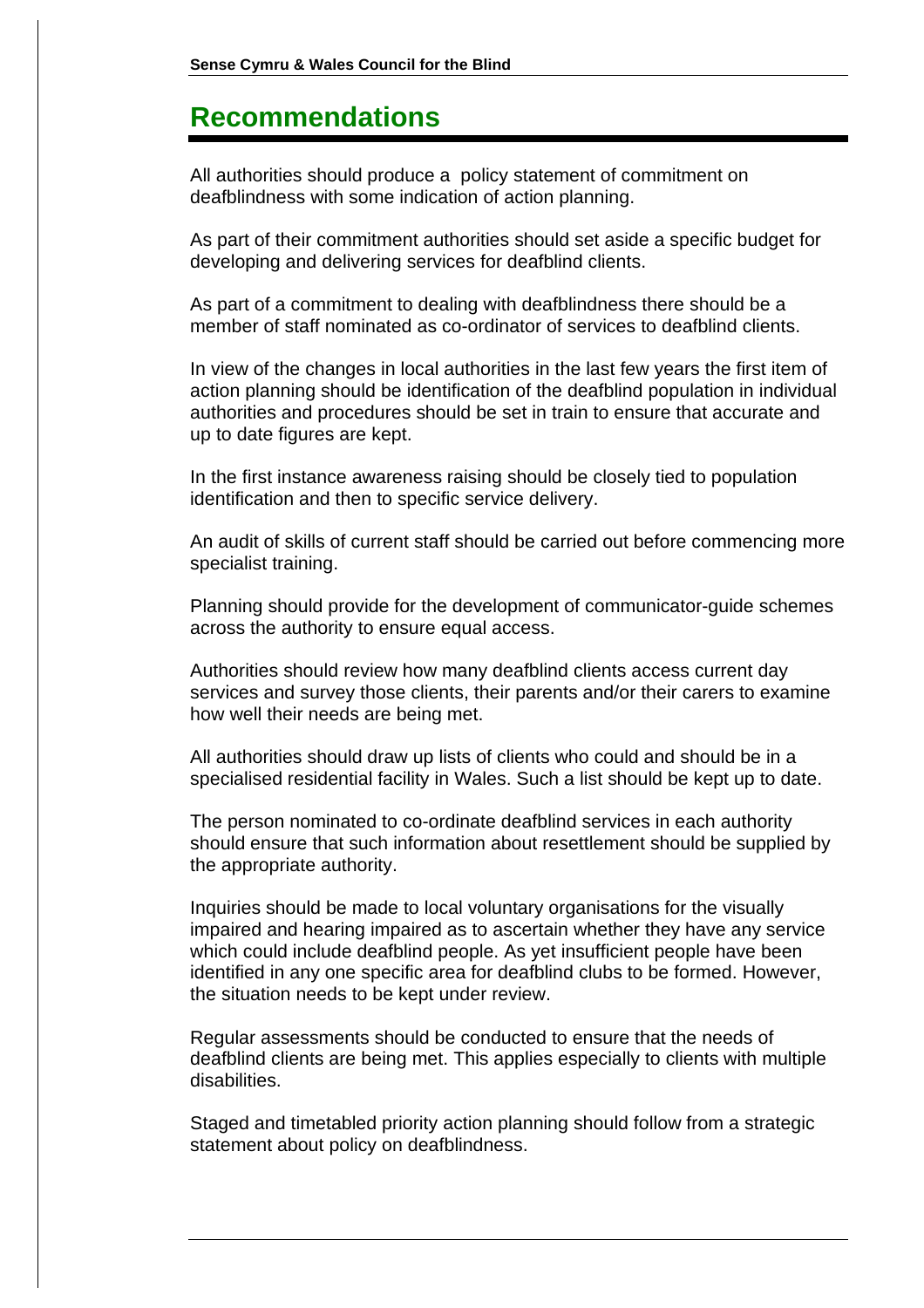## **1. Introduction**

Persons are regarded as deafblind if they have a degree of combined visual and auditory impairment resulting in problems of communication, information or mobility.

Deafblindness is a unique disability. It is sometimes known as dual sensory impairment or multi-sensory impairment and is more than a combination of visual and hearing impairments. It is important to stress that many deafblind people may not be totally deaf and totally blind. Many of Wales 1,300 deafblind people (estimated but not identified) have a measure of remaining hearing and vision. Some, though, have nearly complete loss of both senses. Generally someone is called deafblind when neither their sight nor hearing can compensate for the impairment of the other sense – in other words, they cannot function as a deaf person or a blind person.

A person can be born deafblind, ie. congenital deafblindness, or acquire deafblindness later in life, and the needs of these two groups are very different. Within these two groups, the level of deafblindness can vary widely. The main categories are:

- Profoundly deafblind
- Profoundly deaf & partially sighted
- Partially hearing & blind
- Partially hearing & partially sighted

95% of what we learn about ourselves and the world comes through sight and hearing. And because deafblind people lack these two 'distinct senses', they find that their mobility, communication and access to information are greatly affected.

Sense Cymru and Wales Council for the Blind have worked jointly to produce this report not to identify how many deafblind people there are in Wales but to challenge whether any service provision is made for these individuals.

Therefore the aim of the study is to find out:

- how local authorities identify and track deafblind people
- what services are being provided now
- what they are doing or plan to do to improve both identification and service provision.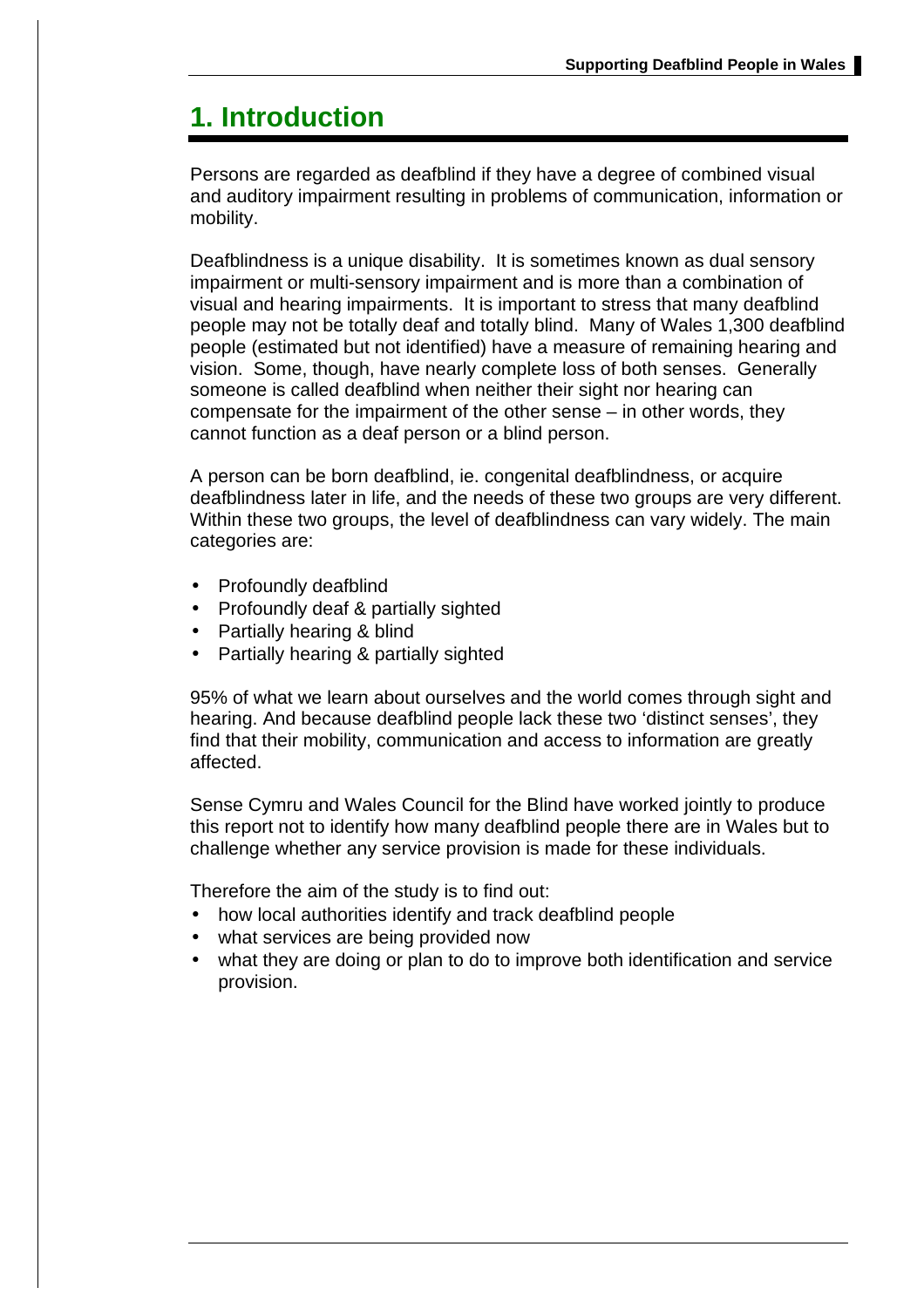## **2. Background**

During the early months of 2000 the Deafblind Persons Bill was introduced into the House of Lords in London by Lord Ashley of Stoke. Despite the Government's reluctance to back it, the Bill received a second reading and went forward to a Committee of the whole House for detailed debate and amendment.

In the Government's reply to Lord Ashley, Lord Hunt of Kings Heath, the Health spokesman in the Lords, made an important announcement which marked a significant step forward for the campaign to improve services for deafblind people. He announced that the Government would embark on a consultation in England and Wales with deafblind service users, Sense, Deafblind UK, local authorities and the Local Government Association.

The aim was to address the areas covered by the Bill:

- to establish the number of deafblind people who require services
- to look at ways in which deafblind people are currently identified by authorities and how those mechanisms might be strengthened
- to look at alternative mechanisms of identification ie. what works best
- to look at existing systems of registration, whether they work, how authorities might use them and how the situation might be improved
- to look at the current level of specialist assessment and review carried out by local authorities and to map existing services.

As a result of this, the Department of Health have held consultations with numerous organisations to review services currently available and to identify gaps in the services to deafblind people in England and Wales.

Sense Cymru and Wales Council for the Blind as participants in this consultation have co-operated to produce this report in accordance with the above aims. This report will, it is hoped, enable Local Authorities to think and re-think their strategy and policies with regard to deafblind people, in the expectation that a more coherent and widely available service will emerge.

As services exist in Wales, no such qualitative report has been carried out since 1989/1990, when Dr. Billie Shepperdson undertook a research-based report called 'A Study of the Numbers and Needs of People with Dual-Sensory Impairment in Wales'. This had been commissioned by Sense, the National Deafblind and Rubella Association, with support from the then Welsh Office.

Based on this report, we drafted a new survey, 10 years on, to see if any changes to service provision for deafblind people have occurred within local authorities in Wales – irrespective of reorganisation.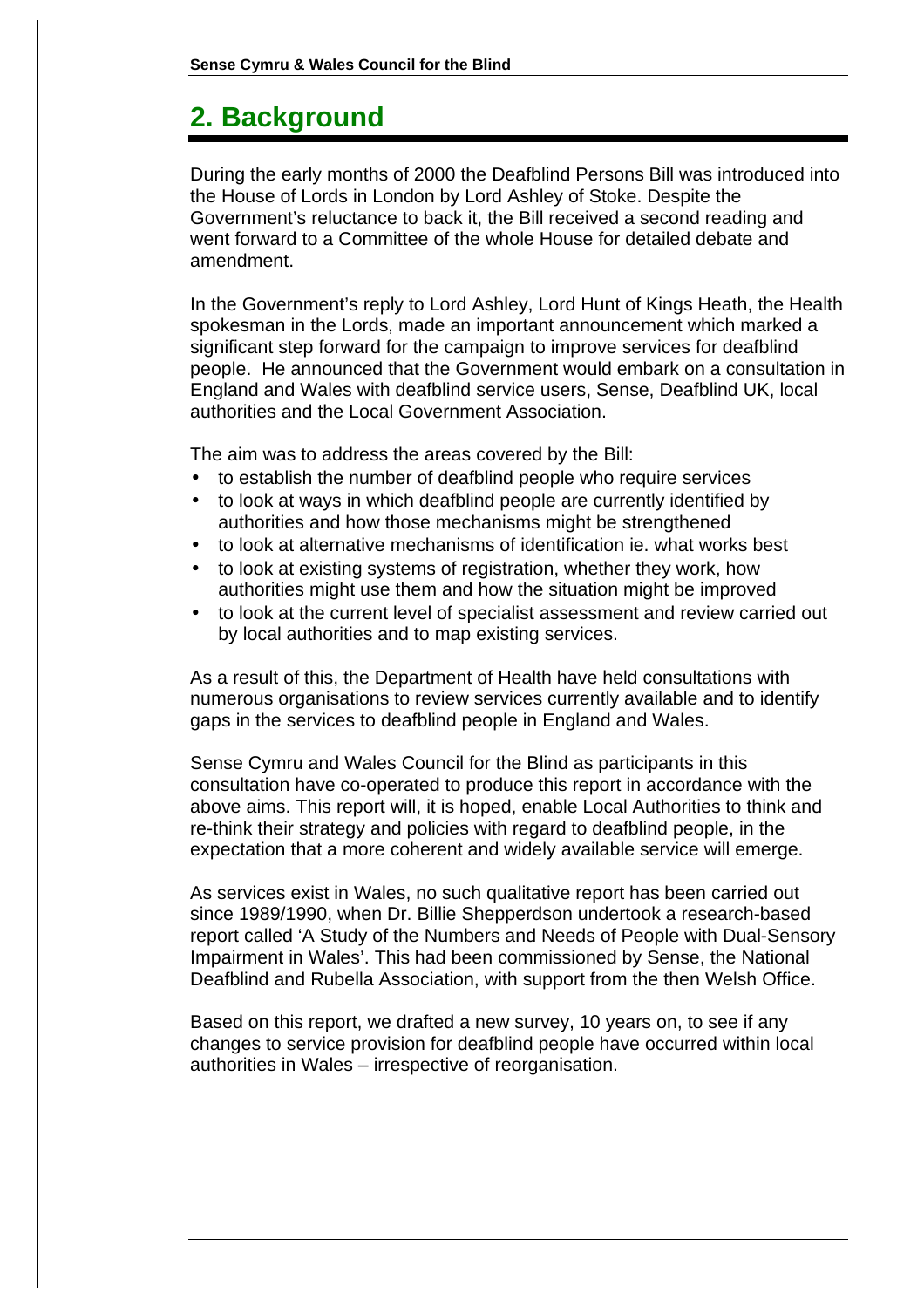## **3. Methodology**

A questionnaire with a covering letter (see Appendices I and II) was sent out to all 22 local authorities on Friday 16<sup>th</sup> June. It was addressed to the Director of Social Services or his/her equivalent.

During the week beginning Monday 19th June, the Directors' offices were telephoned to ask for the name of the contact person who would be dealing with the questionnaire. The contact was then telephoned to ask whether they preferred to respond in writing or in a telephone interview. In the latter case an appointment was made for some time in the following two weeks (Monday  $3<sup>rd</sup>$ July to Friday 14<sup>th</sup> July). If the respondent indicated that their preference was to send in a completed questionnaire, they were given the deadline of Friday 14<sup>th</sup> July.

3 contacts responded in telephone interviews and 18 said that they would prefer to respond in writing. In the event 18 written responses were received by the end of an extended deadline of  $22^{\text{nd}}$  July.

One written response was completed in both English and Welsh.

The survey therefore covers services in 19 counties with 2 not responding and one declining to participate either then or in the foreseeable future.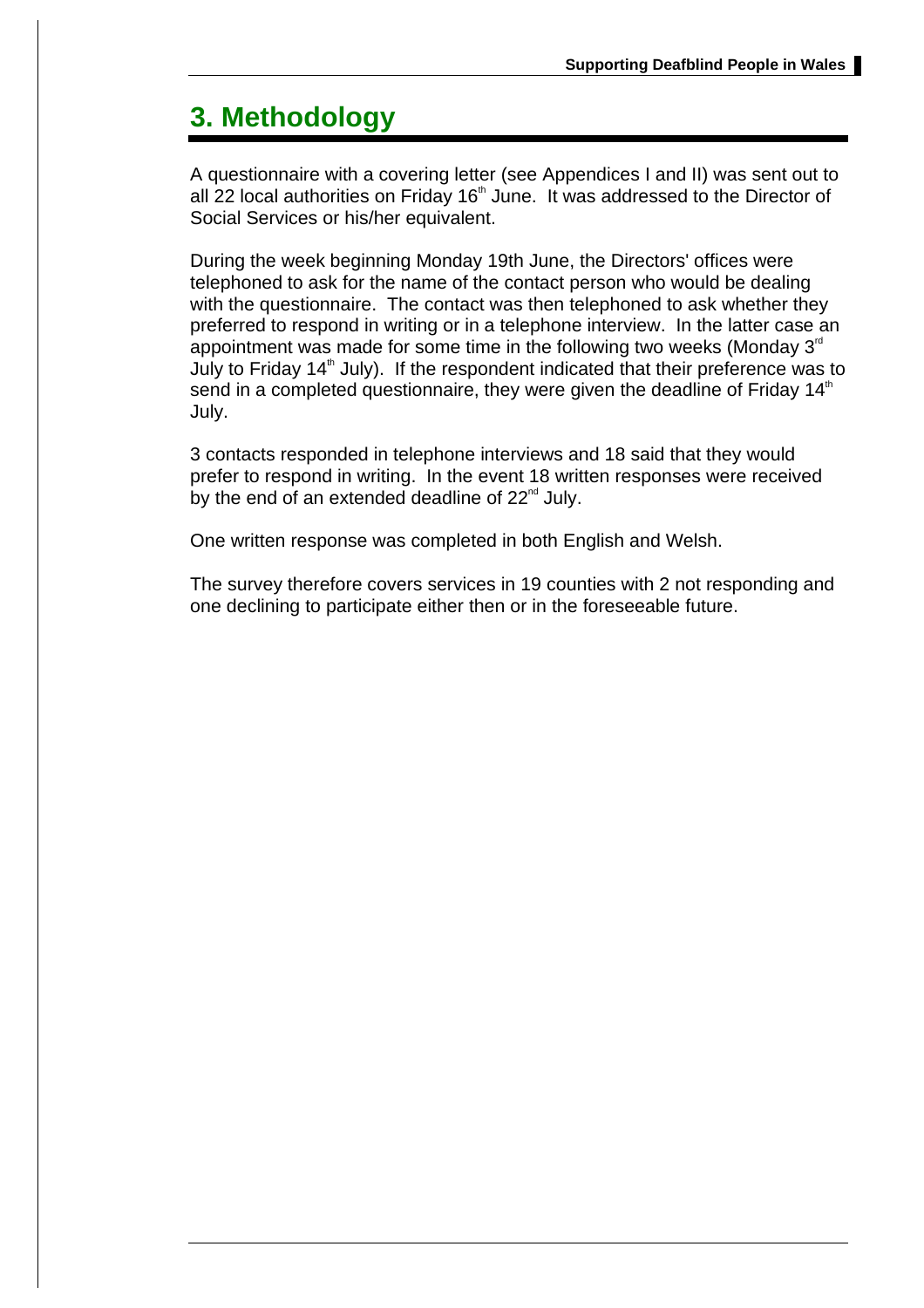## **4. The Report**

## **The Main Findings of the Survey**

In order to get a clear picture of the state of services for people with a dual sensory loss in Wales the following data are linked to the specific questions of the survey. The data are followed by a specific comment designed to provoke further thought in specific areas. The danger in dealing with deafblindless is to utter vague generalisations which are intended to indicate the good intentions of the speaker but lead to no specific forms of action.

#### **Question 1**

#### **Does your authority have any written policy about services to deafblind clients?**

#### **Responses**

4 authorities indicated that they had a written policy about services to deafblind people. They were Monmouthshire, Rhondda Cynon Taff, Bridgend and Ynys Môn although no documents were forwarded. 15 authorities had no written policy.

#### **Comment** Shepperdson wrote in 1991

*"It is now accepted that it is not appropriate for people with a combined sensory impairment simply to receive services for the blind, for the deaf or for those with severe learning difficulties."*

It is clearly taking considerable time for this "acceptance" to have an impact on policy. Recognition in the form of policy statement is the first step to developing specific services for people with dual sensory loss. Otherwise it is and will remain the case that people with dual sensory impairment will receive whatever can be cobbled together from existing services to the blind and partially sighted and/or from services to the deaf and hard of hearing.

#### **Recommendation**

**All authorities should produce a policy statement of commitment on deafblindness with some indication of action planning.**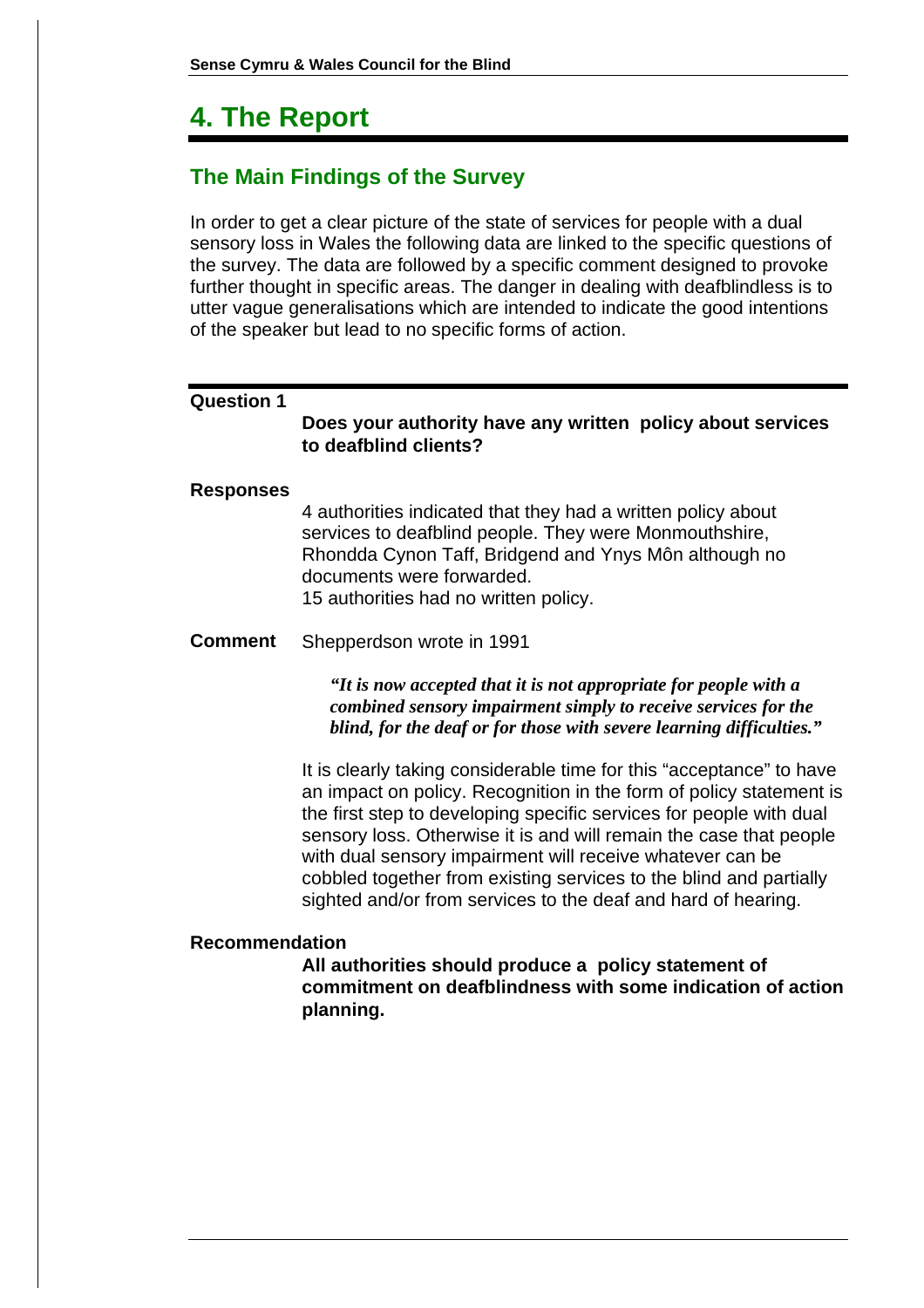#### **Question 2**

#### **Is there any specific budget allocated for services to deafblind people? If possible, please give the amount?**

#### **Responses**

Only 1 authority (Carmarthenshire) indicated that it had a specific budget for deafblind services.

The remainder (18) had no specific budget although 1 authority indicated that a communications budget was used to support deafblind clients.

**Comment** The fact that only 1 authority has a separate budget for services to the deafblind is a logical outcome of non-recognition at a strategic level.

#### **Recommendation**

**As part of their commitment authorities should set aside a specific budget for developing and delivering services for deafblind clients.**

#### **Question 3**

**Is there a member of staff specifically responsible for deafblind clients? If so, could you please give name and title?**

#### **Responses**

This question elicited a variety of responses. 7 authorities indicated that there were staff who had some responsibility for deafblind clients. They varied from service managers through social workers to visual impairment rehabilitation officers.

12 authorities replied in the negative although 1 authority appeared to indicate that a flexicare worker for the elderly with dual sensory loss had some responsibility for service development.

**Comment** Clearly formal or strategic non-recognition has not led to nonrecognition on the ground. Some managers and teams are attempting to come to terms with deafblindness with limited resources, both monetary and staff. This has meant that service delivery is very different in different authorities and is invariably patchy.

Additionally, it seems to be the case from some of the replies that in many if not all authorities no one person has access to all information on what may be going on in the area of dual sensory loss provision.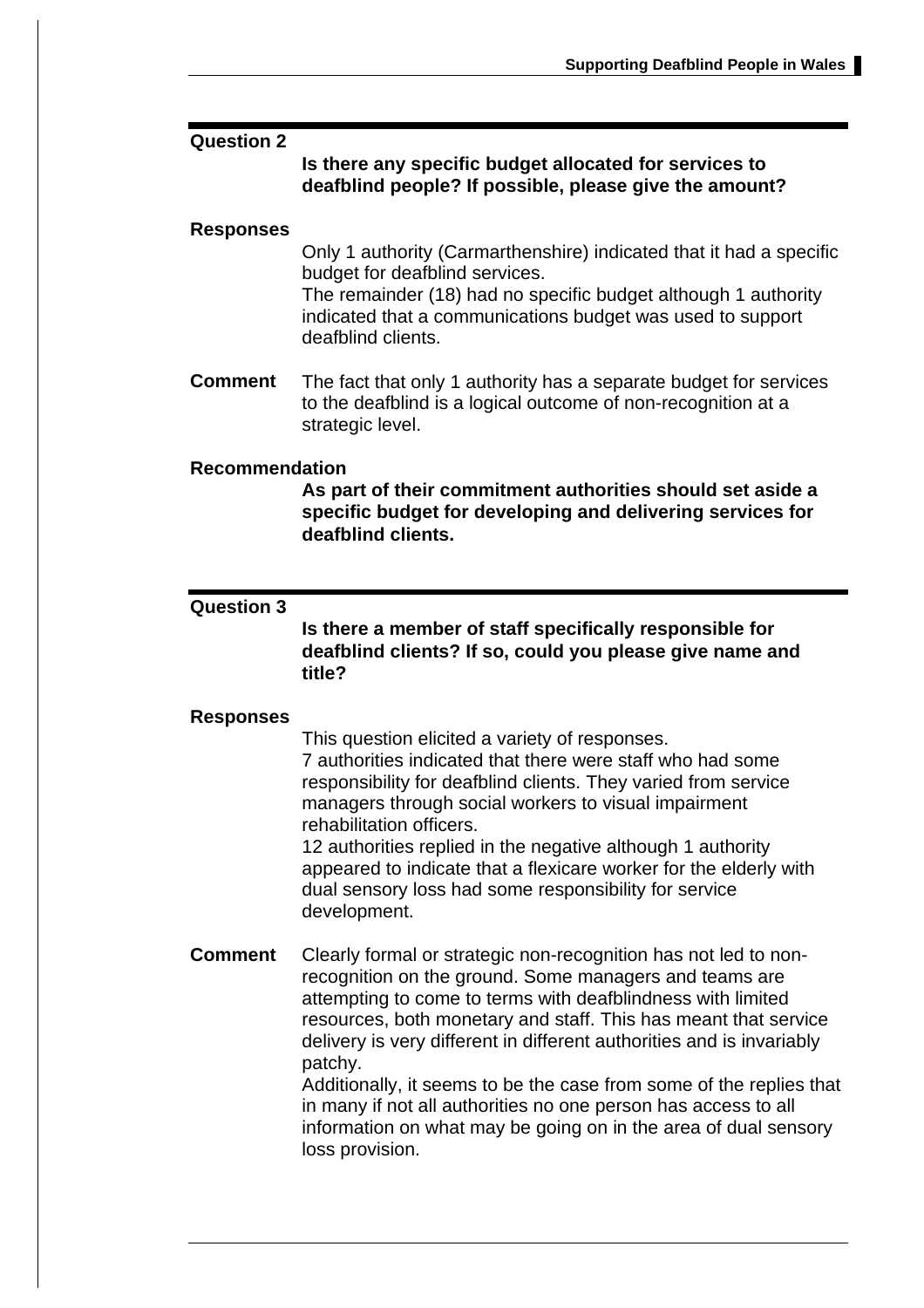#### **Recommendation**

**As part of a commitment to dealing with deafblindness there should be a member of staff nominated as co-ordinator of services to deafblind clients.**

#### **Question 4**

#### **Does your authority maintain a list of deafblind clients?**

#### **Responses**

This question elicited a number of responses partly because some authorities assumed that cross-referencing single sensory disability registers would automatically produce a list of dual sensory people.

7 authorities indicated openly that they did not have a list of deafblind clients although 1 (Powys) is working with Sense Cymru to develop such a list.

3 authorities specified that they had manual lists. Of these Sense Cymru has worked with Neath Port Talbot on its list and is planning a project with another (Carmarthenshire).

9 authorities stated that they had computerised lists. Of these Sense Cymru is working with 2 (Monmouthshire and Bridgend) to produce up to date lists.

2 authorities specifically indicated that any list that they had was by cross-referencing blind and partially sighted registers with deaf and hard of hearing registers.

#### **Comment** Shepperdson judged that

*"most authorities had little accurate information on the numbers of deaf-blind people … but a systematic attempt by some authorities to identify them revealed relatively high numbers."*

In some ways the situation is now worse since the information collected in 1990/1 is now out of date and no attempt has been made to keep accurate up to date figures and the reorganisation of local government led to dispersal of data.

Some authorities have begun to recognise the unsatisfactory nature of the situation and have begun to generate data in conjunction with Sense Cymru. Such authorities are Monmouthshire, Neath Port Talbot, Bridgend, Powys and Carmarthenshire.

#### **Recommendation**

**In view of the changes in local authorities in the last few years the first item of action planning should be identification of the deafblind population in individual authorities and procedures should be set in train to ensure that accurate and up to date figures are kept.**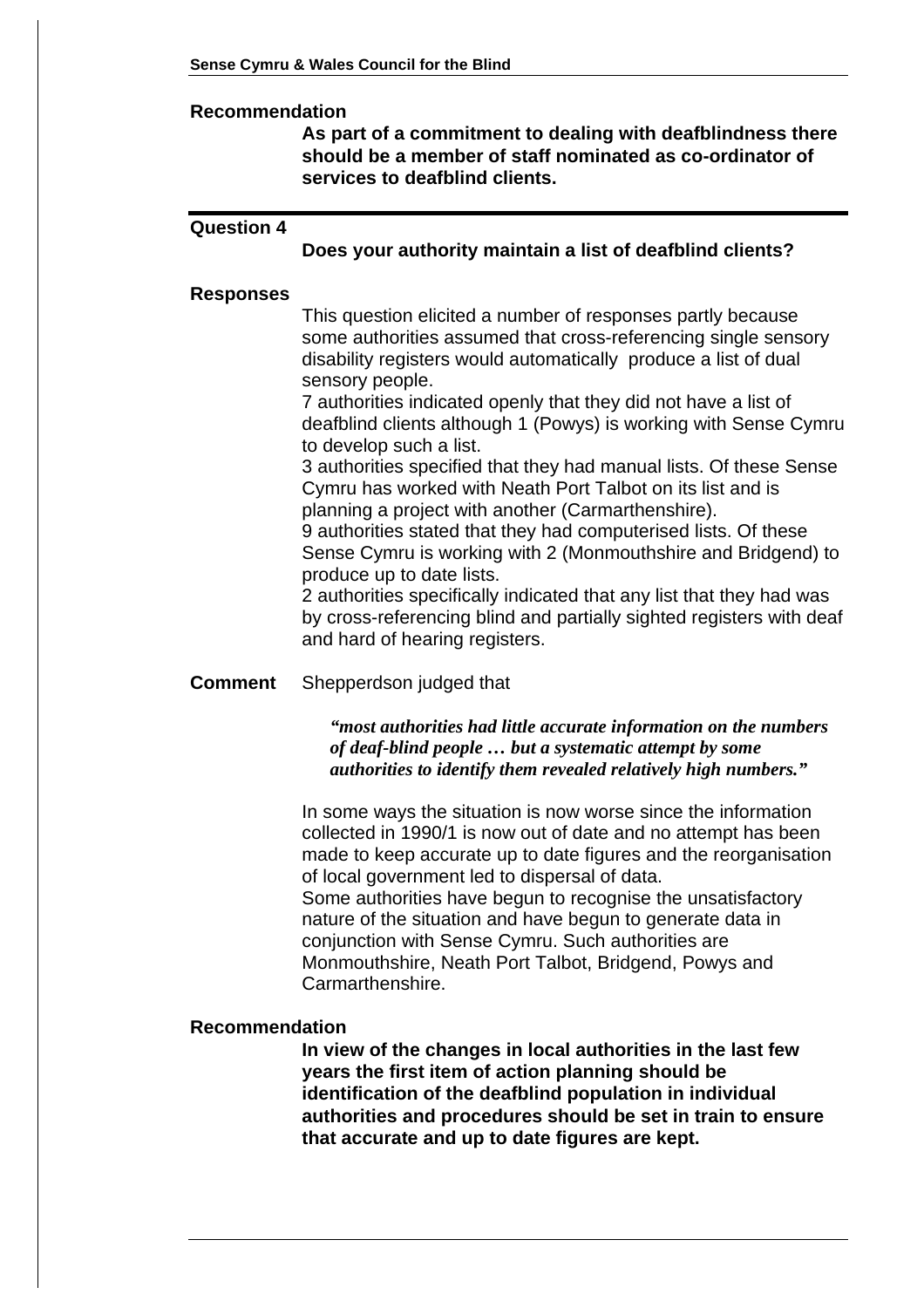#### **Question 5**

**Has there been any specific staff training, including out of county, for work with deafblind clients in the last 2 years? Please give details.**

#### **Responses**

12 authorities indicated that a number of staff had had some form of training in the last 2 years. The training usually involved some form of awareness training but there is no clear indication of the impact on service delivery of that awareness training. Of the 7 authorities which had had no form of training 5 were in North Wales.

**Comment** Over the last 2 years awareness training has increased but it clearly needs to be tied to a specific project or some development in service delivery for it to have any identifiable impact. To a degree this requires some commitment at a strategic level.

#### **Recommendation**

**In the first instance awareness raising should be closely tied to population identification and then to specific service delivery.**

#### **Question 6**

**How many staff have special skills to help clients with a dual sensory impairment?**

- 
- 
- 
- Makaton
- Deafblind alphabet Mobility training skills
- BSL Technology
- Block Braille

#### **Responses**

The responses varied.

11 authorities answered in general terms indicating the number of staff without going into specific detail. Most of the 11 indicated that they had from 1 to 3 members of staff involved with dual sensory impairment with only limited reference to the specific skill areas above. 1 authority (Carmarthenshire) indicated that it had 9 staff with specific skills.

The remainder responded in specific terms against each individual area above.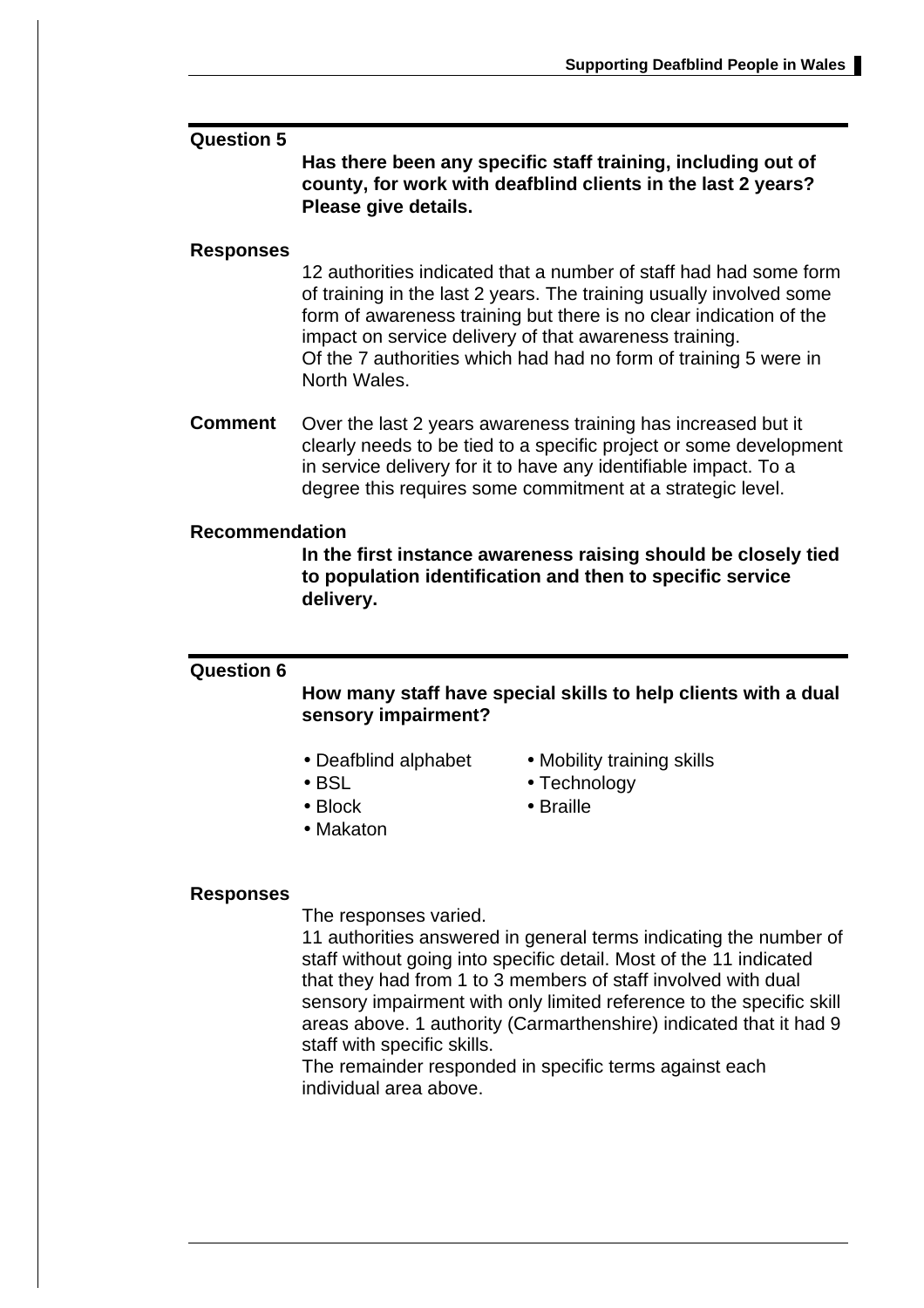|                     | <b>RCT</b>     | Swansea | <b>NPT</b> | <b>B.</b> Gwent | <b>Bridgend</b> | Powys          | Cardiff | Vale |
|---------------------|----------------|---------|------------|-----------------|-----------------|----------------|---------|------|
| Deafblind<br>Manual | 6              | 5       | $3+$       | $\overline{2}$  | 4               | 3              | 7       | 4    |
| <b>BSL</b>          | $\overline{4}$ | 6       | 1          | 4               | 2               | 1              | 4       | 1    |
| <b>Block</b>        | 6              | 7       | $4+$       | $\overline{2}$  | 4               | 2              | 3       | 3    |
| Makaton             | $\overline{0}$ | 1       | $2+$       | 1               | 0               | ?              | 0       | 0    |
| Mobility            | 2              | 3       | 1          | 1               | $\overline{2}$  | $\overline{2}$ | 1       | 1    |
| Technology          | 3              | 2       | 1          | 5               | 3               | 2              | 6       | 1    |
| <b>Braille</b>      | 2              | 1       | 1          | 1               | 1               | 2              | 3       | 1    |
|                     |                |         |            |                 |                 |                |         |      |

**Comment** There is clearly in all authorities a measure of current expertise which can be brought to bear in the area of dual sensory loss but most of it, one suspects, is for the most part directed at single sensory loss and only secondarily, if at all, directed towards dual sensory impairment. And in any case this would not entail additional expenditure.

#### **Recommendation**

**An audit of skills of current staff should be carried out before commencing more specialist training.**

| <b>Question 7</b> | Is there a scheme in the County for guide-<br>helps/communicator-guides and/or intervenors?                                                                                                                                                                                                                                                                                                                                                                                                                                                                          |
|-------------------|----------------------------------------------------------------------------------------------------------------------------------------------------------------------------------------------------------------------------------------------------------------------------------------------------------------------------------------------------------------------------------------------------------------------------------------------------------------------------------------------------------------------------------------------------------------------|
| Responses         | 10 authorities indicated that they did not employ or use guide-<br>helps/communicator-guides and/or intervenors.<br>4 authorities specified that they used guide helpers in the form of<br>flexi-workers or independent living scheme support workers or<br>were planning to do so.<br>5 authorities said that they either had introduced or were planning<br>to introduce communicator-guide schemes to support deafblind<br>people in their daily living.<br>As yet no authority has developed an intervenor scheme for<br>deafblind clients with extensive needs. |
| Comment           | One of the key indicators of a commitment to assisting people<br>with acquired dual sensory loss is the provision of communicator<br>guides which is a one-to-one service. Current provision in this<br>area is very patchy. As yet there are only 3 communicator-guide<br>schemes in Wales and they operate to strictly limited budgets and                                                                                                                                                                                                                         |
|                   |                                                                                                                                                                                                                                                                                                                                                                                                                                                                                                                                                                      |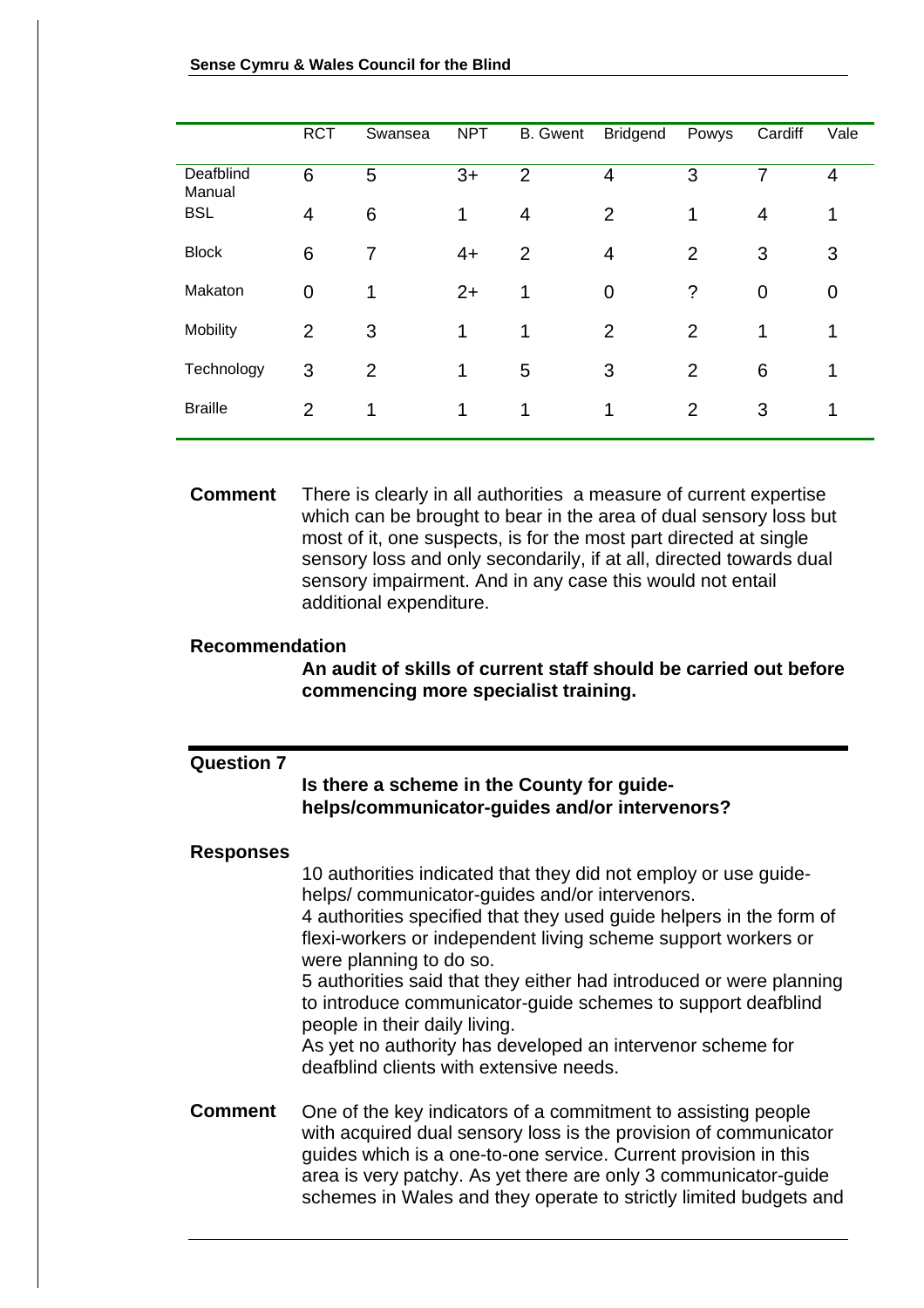hence restricted coverage. In other authorities there is ad hoc provision for 1 or 2 individuals.

The recognition of the value of such schemes needs to flow from strategic decisions. Some authorities have developed communicator-guide schemes before identifying the deafblind population as a whole. There is nothing intrinsically wrong with this provided that at some point such schemes become available to all potential clients.

#### **Recommendation**

**Planning should provide for the development of communicator-guide schemes across the authority to ensure equal access.**

#### **Question 8**

**What day services specifically for deafblind people are available in the County?**

#### **Responses**

Nearly all authorities replied in the negative. 1 authority (Carmarthenshire) pointed to its communicator-guide service in response to this question. Another (Bridgend) included a service at a day centre (1 day per week). One other authority replied by stating that people were integrated into mainstream services but with specialist support.

**Comment** Basically there are no day services (as normally defined) for deafblind people in Wales. Some are catered for in other day services either because no specific services are available or because it is a matter of policy to provide specialised support in "mainstream" services.

#### **Recommendation**

**Authorities should review how many deafblind clients access current day services and survey those clients, their parents and/or their carers to examine how well their needs are being met.**

#### **Question 9**

#### **What residential facilities specifically for deafblind people are available in the County?**

#### **Responses**

There are no such services in Wales. Clients with dual sensory loss are placed in general residential homes or in rare instances in residential homes for the blind, often in England.

#### **Comment**

This situation is clearly unsatisfactory and it is hoped that it can start to be remedied soon.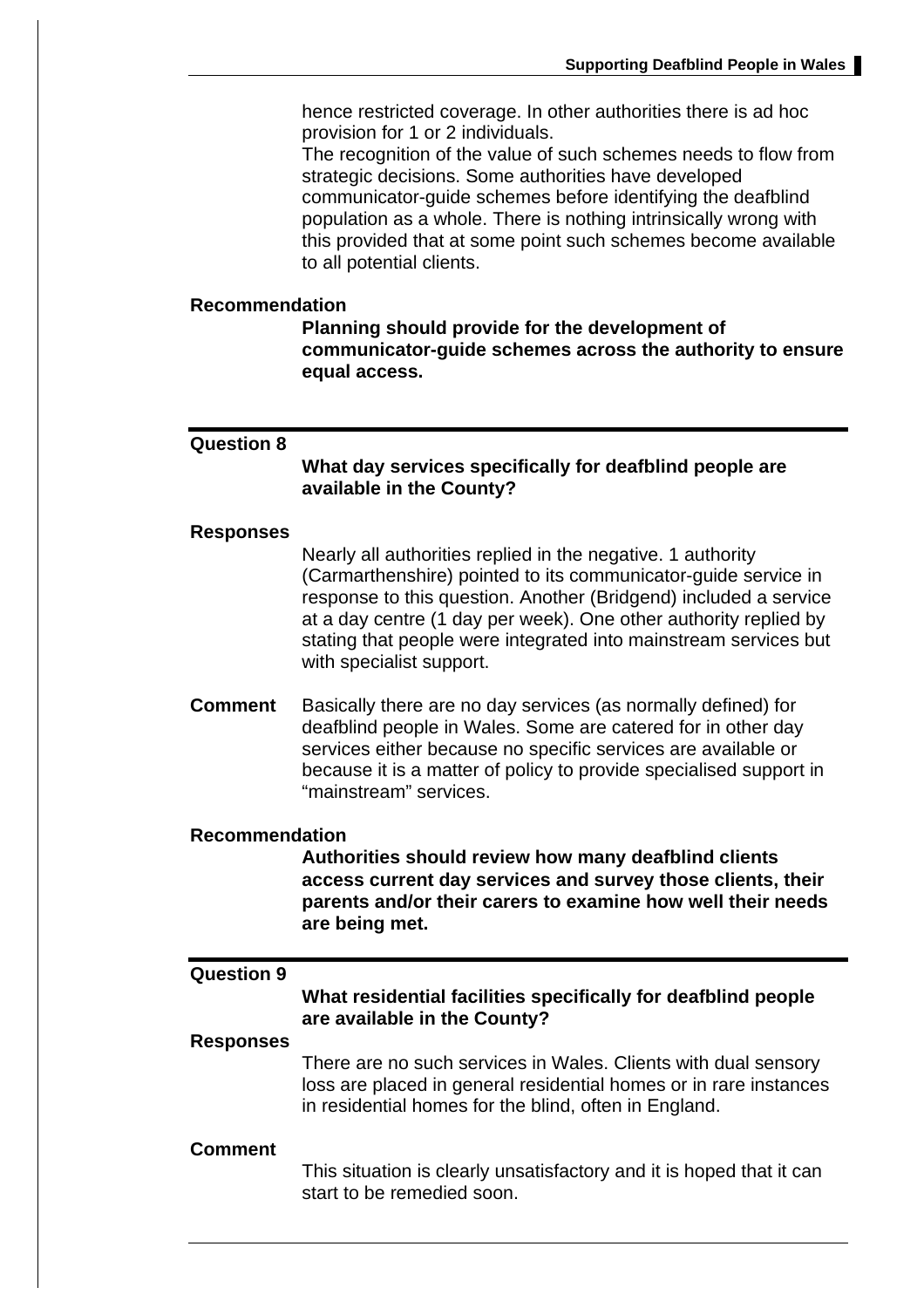#### **Recommendation**

**All authorities should draw up lists of clients who could and should be in a specialised residential facility in Wales. Such a list should be kept up to date.**

#### **Question 10**

**Have any deafblind people been transferred from long-stay hospitals to the community? Please give numbers if known.**

#### **Responses**

From the responses only 3 authorities were aware of people being so transferred. They were Newport, Ynys Môn and Powys.

7 authorities indicated that they did not know of any such people. 9 authorities replied that they did not know whether or not any such people had been transferred.

**Comment** Information flow about resettlement into the community is not extensive.

#### **Recommendation**

**The person nominated to co-ordinate deafblind services in each authority should ensure that such information about resettlement should be supplied by the appropriate authority.**

#### **Question 11**

**Are there any facilities in the County which are run by voluntary organisations specifically for deafblind clients?**

#### **Responses**

3 authorities pointed to their existing communicator-guide schemes. 1 authority (Carmarthenshire) pointed to a Rainbow Club in Llanelli and its Coleshill facility. The rest responded in the negative.

#### **Comment**

The evidence indicated that in Wales there are no clubs for people with dual sensory loss, either acquired or congenital. In England the situation is slightly different since there are clubs for people with Usher Syndrome.

#### **Recommendation**

**Inquiries should be made to local voluntary organisations for the visually impaired and hearing impaired as to ascertain whether they have any service which could include deafblind people. As yet insufficient people have been identified in any**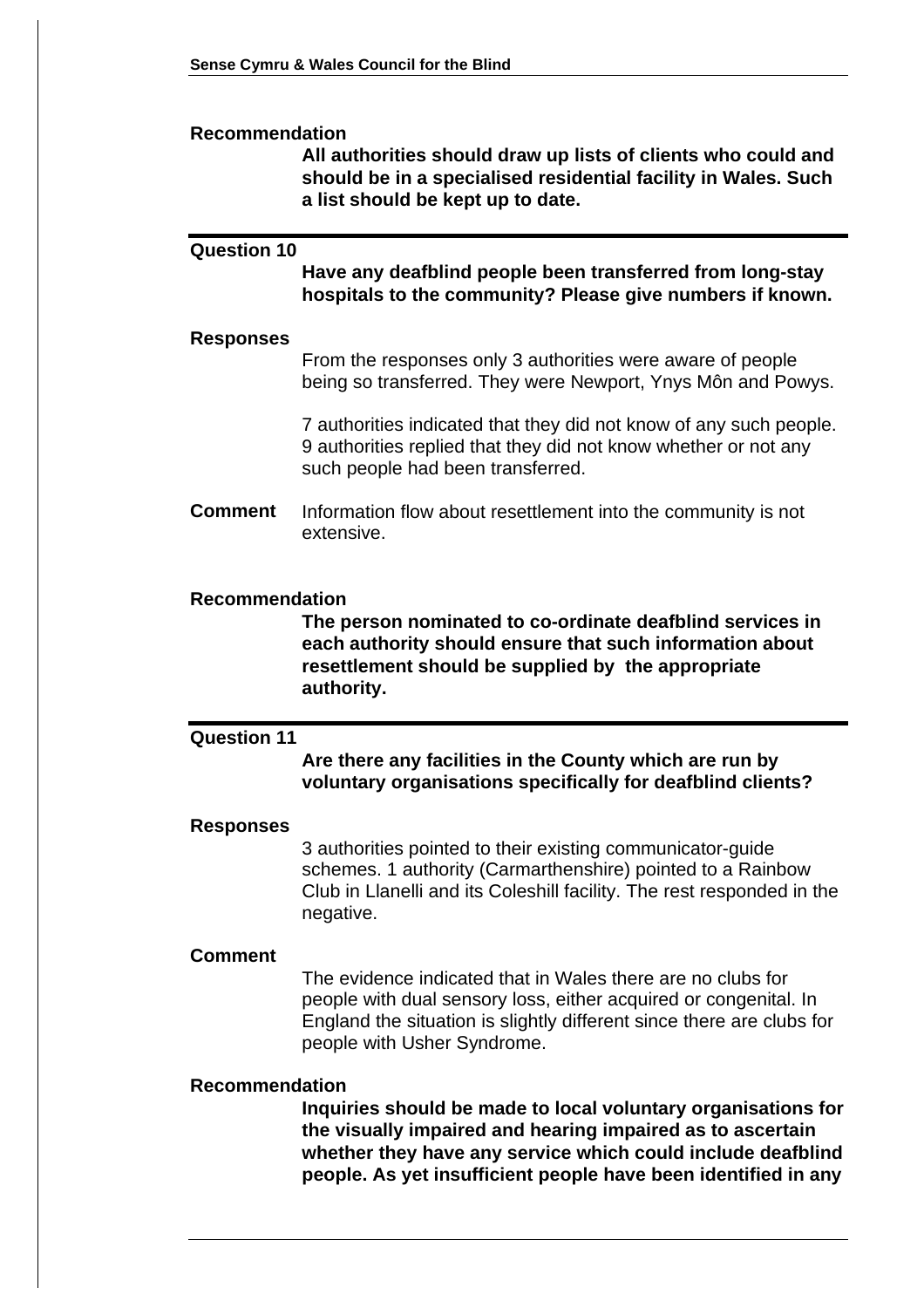**one specific area for deafblind clubs to be formed. However, the situation needs to be kept under review.**

#### **Question 12**

**What out-of-county services have you used for deafblind people (e.g. residential, advice, assessment)**

#### **Responses**

6 authorities said that they have never accessed out-of-county services at all although this figure is not accurate since 2 of them have taken some advantage of Sense Cymru services.

The remainder of the authorities have used specialist residential placements at a number of places in England, have sought advice and information from Sense Cymru and Deafblind UK and have requested Sense to carry out specialist assessments.

**Comment** The number of assessments has increased rapidly in recent years indicating a recognition of the need for accurate and up to date information on and for clients. It is expected that this area of activity will increase with the introduction of the disability rights commission and the introduction of European Charter on Human Rights into UK law.

Where inaccuracies about data have apparently occurred, this is or seems to be a consequence of lack of co-ordination of information as well as services.

#### **Recommendation**

**Regular assessments should be conducted to ensure that the needs of deafblind clients are being met. This applies especially to clients with multiple disabilities.**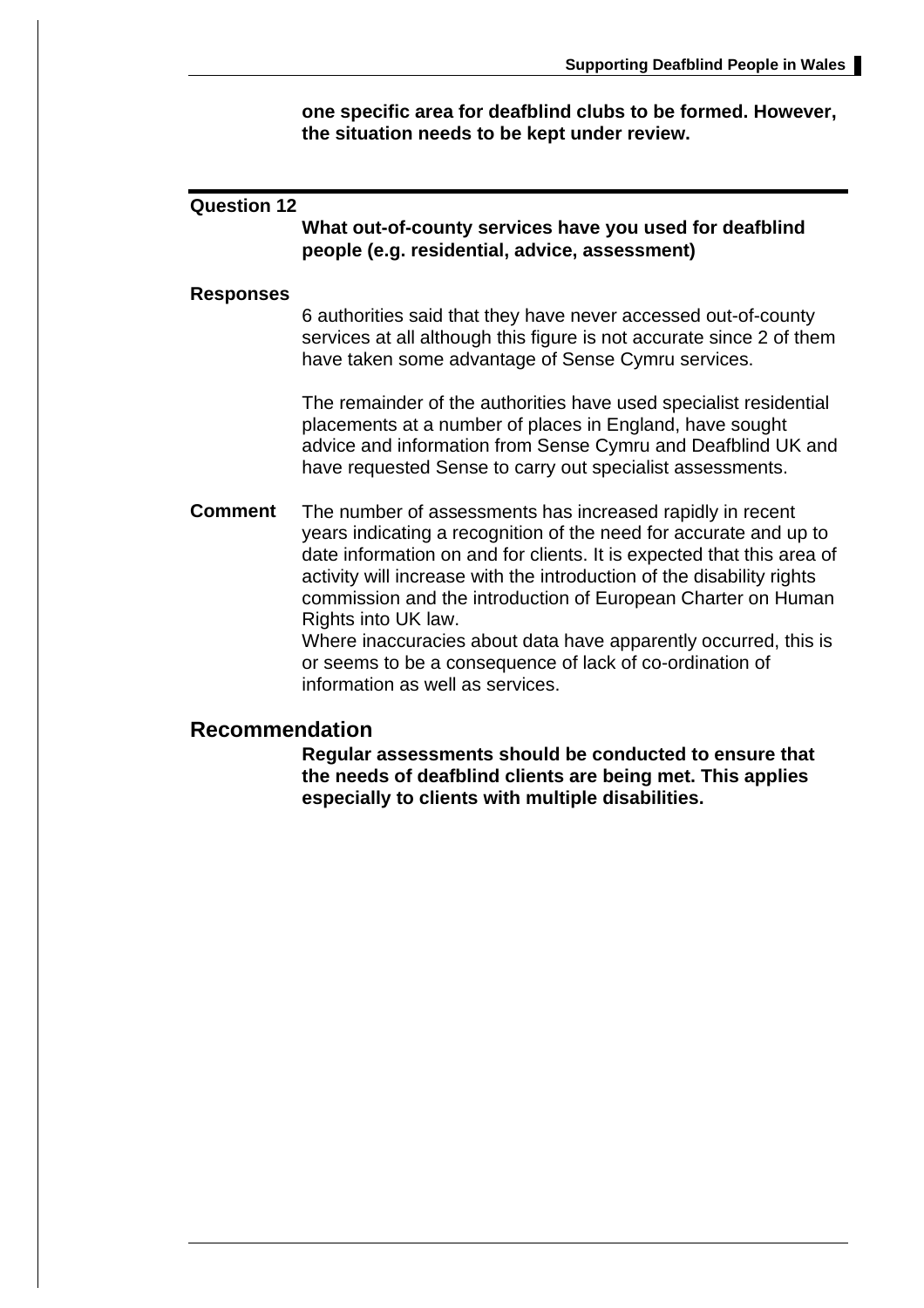| <b>Question 13</b>           |                                                                                                                                                                                                                        |  |  |  |  |
|------------------------------|------------------------------------------------------------------------------------------------------------------------------------------------------------------------------------------------------------------------|--|--|--|--|
|                              | What do you believe are the County's most pressing service<br>needs for deafblind people?                                                                                                                              |  |  |  |  |
| <b>Responses</b>             |                                                                                                                                                                                                                        |  |  |  |  |
|                              | The individual responses were as follows:                                                                                                                                                                              |  |  |  |  |
| 1. Blaenau Gwent             | extension of communication, advocacy and<br>rehabilitation services                                                                                                                                                    |  |  |  |  |
| 2. Bridgend                  | further identification of deafblind population,<br>more specialist training and a corporate<br>approach to understanding dual sensory loss                                                                             |  |  |  |  |
| 3. Caerphilly                | a specialist assessment service                                                                                                                                                                                        |  |  |  |  |
| 4. Carmarthenshire           | expansion of the existing communicator guide<br>scheme                                                                                                                                                                 |  |  |  |  |
| 5. Cardiff                   | identification of need                                                                                                                                                                                                 |  |  |  |  |
| 6. Ceredigion                | developing a separate register, a policy statement<br>on services for deafblind people and specialist<br>training for key sensory disability staff                                                                     |  |  |  |  |
| 7. Conwy                     | social activities, communication aids and any other<br>service which limits or overcomes isolation                                                                                                                     |  |  |  |  |
| 8. Flint                     | awareness training for staff                                                                                                                                                                                           |  |  |  |  |
| 9. Gwynedd                   | support for deafblind residents in homes for the<br>elderly and awareness raising for officers in charge                                                                                                               |  |  |  |  |
| 10. Merthyr Tydfil           | identification of need                                                                                                                                                                                                 |  |  |  |  |
| 11. Monmouthshire            | development of communicator-guide schemes                                                                                                                                                                              |  |  |  |  |
| <b>12. Neath Port Talbot</b> | more accurate identification of numbers, a<br>development project to raise awareness,<br>communicator guides, more local facilities,<br>improved multi-disciplinary working and more<br>accessible service information |  |  |  |  |
| 13. Newport                  | identification of dual sensory loss population,<br>specialist sensory team meetings bringing workers<br>together to pool expertise                                                                                     |  |  |  |  |
| 14. Powys                    | more integration of services                                                                                                                                                                                           |  |  |  |  |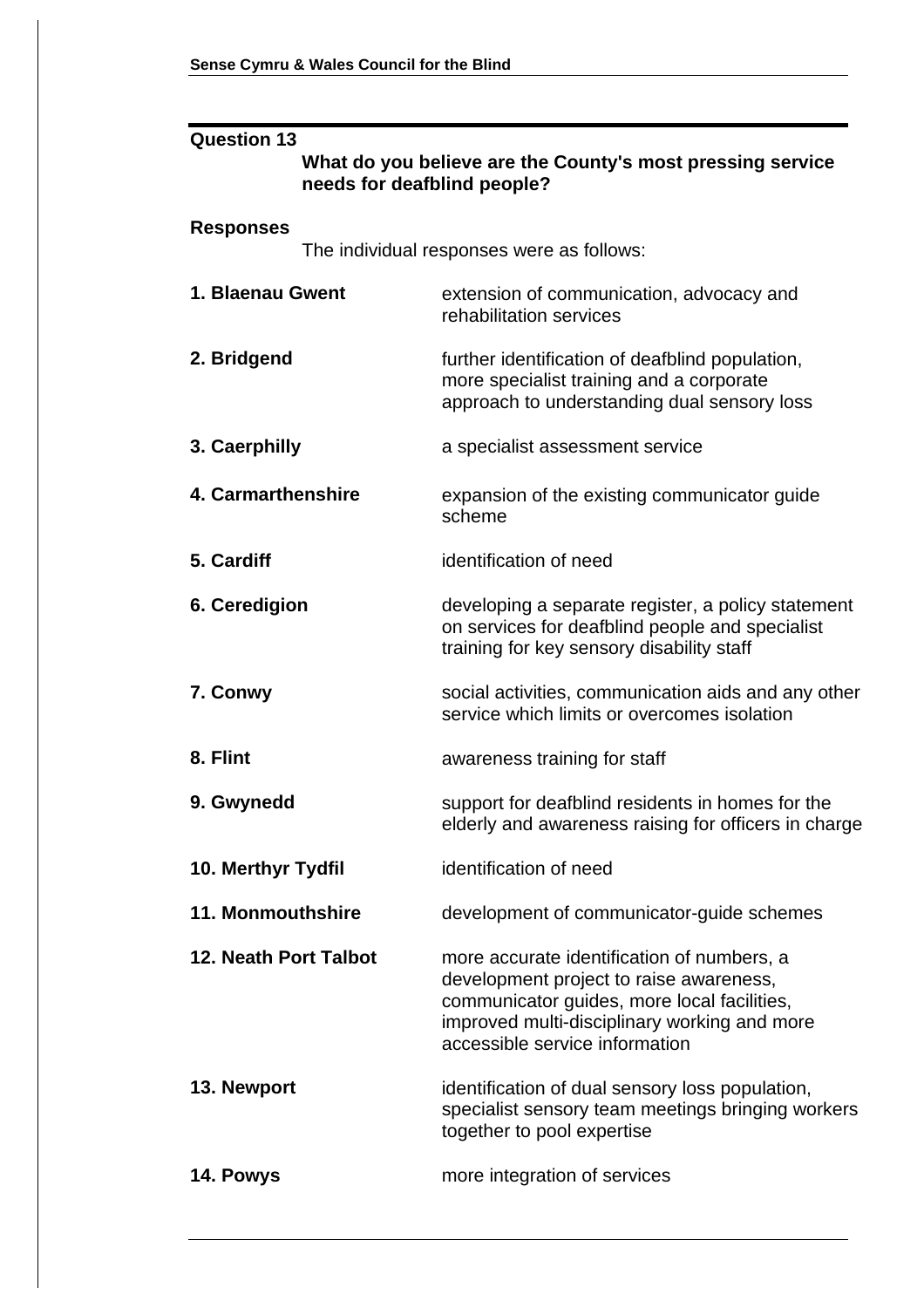| 15. Rhondda Cynon Taff | identification of numbers and compilation of register,<br>developing a communicator-guide service and<br>consulting on and developing other appropriate<br>services |
|------------------------|---------------------------------------------------------------------------------------------------------------------------------------------------------------------|
| 16. Swansea            | extension of existing communicator-guide services<br>and specific services for people with Usher<br>Syndrome                                                        |
| <b>17. Vale</b>        | meetings to discuss services for deafblind people                                                                                                                   |
| 18. Wrexham            | identification of the number of potential service<br>users, review services for people with single or dual<br>sensory impairment                                    |
| 19. Ynys Môn           | development of a guide help scheme and an Usher<br>support group                                                                                                    |

**Comment** The variety of the above responses indicates that there is a need to move forward in the area of dual sensory loss especially with an aging population. The responses are also indicative of the various stages that individual authorities are at. But some of the responses are clearly ad hoc and reveal no strategic overview of dual sensory loss, its impact on people and the ways in which it could and should be met in an age where access to services is or should be at the forefront of thinking on service provision.

#### **Recommendation**

Staged and timetabled priority action planning should follow from a strategic statement about policy on deafblindness.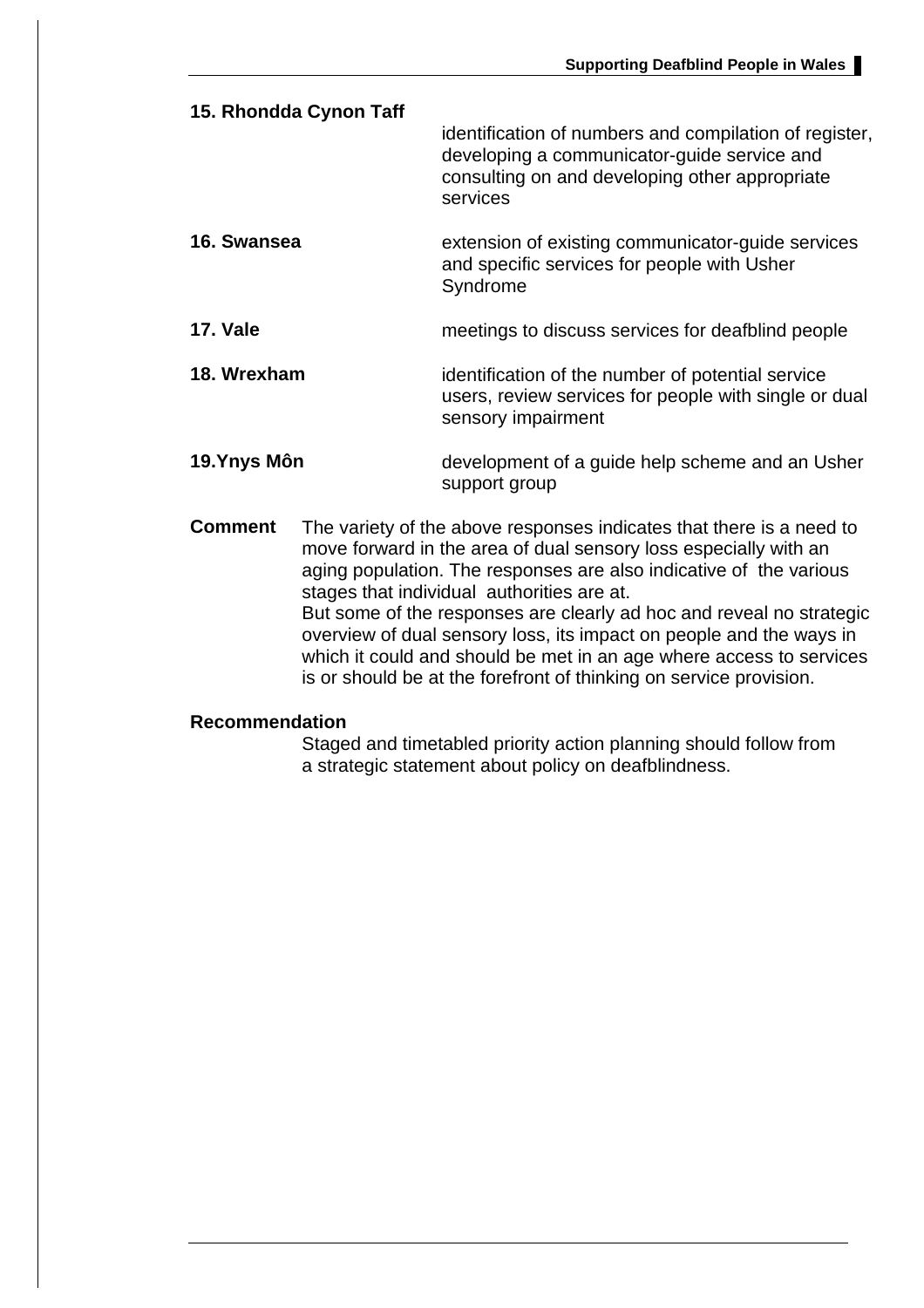## **5. General Conclusion**

Passing reference has been made in this document to the Shepperdson Report of 1991. Towards the end of that report the author summed up:

> "…sensory impaired people in Wales cannot be confident that, regardless of age, geographical area, or type and severity of impairment, they will have their ... social and occupational needs adequately met. They cannot be sure that staff will be adequately trained, or that a satisfactory environment will be provided. There is no uniformity of service across the Principality and some areas provide a service that is substantially worse than that available in other areas. As well as this, it seems likely that no county in Wales – even the best – provides a service which is comparable with the best that is available in others parts of the U.K."

The findings from this quick survey in 2000 do not entirely support this very pessimistic observation. There are clear indications that in recent years progress has been and is being made. But such progress is patchy and dependent on individual initiative at local level. In one sense this may be entirely appropriate. But such progress can and will quickly dissipate without being underpinned by strategic vision and by action planning for future development, supported by adequate resources. And clearly the Welsh Assembly has its part to play in ensuring that any future comparison with other parts of the United Kingdom is not to the detriment of Wales nor, more importantly, of its deafblind population.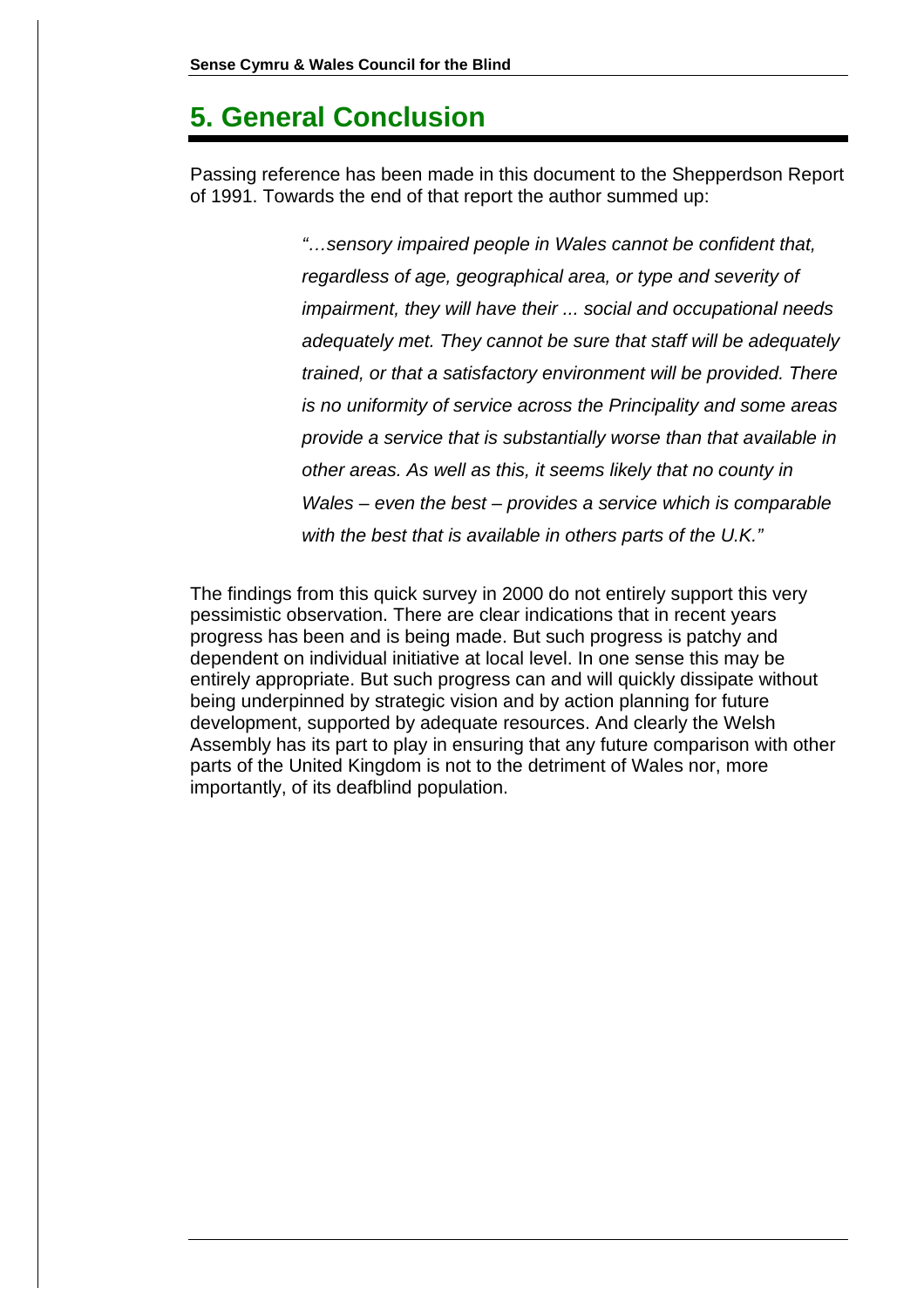## **Appendix I Letter accompanying questionnaire**

To all Directors of Social Services in Wales.

16<sup>th</sup> June 2000

### **Survey of Services for Deafblind People in Wales**

As a follow up to our letter to you requesting information on the number of deafblind people in your area, we are now working in partnership with the Wales Council for the Blind to carry out an audit of services **specific** to deafblind clients in your department.

The Department of Health is consulting with various organisations (including the relevant voluntary bodies) on:

- coming up with estimates of the numbers of deafblind requiring services
- looking at ways in which deafblind people are currently identified by authorities, and how these methods can be strengthened
- looking at existing registrations systems, whether they work, how authorities use them and what more could be done with them
- finding out more about existing services.

Both Sense Cymru and the WCB are voluntary bodies representing Wales on the consultation and we regard this current survey as an important part of our contribution to this consultation.

You may also like to know that we are sharing a stand at the forthcoming National Eisteddfod in August in Llanelli, and it is our intention to present the results of this survey as part of a briefing pack to Assembly for Wales members. We realize that the timetable for this exercise is tight but I hope that you will consider it worthwhile participating in this exercise.

We will be telephoning during the week beginning June 19<sup>th</sup> to establish whether you would prefer to respond in writing or in a telephone interview. We can also then deal with any queries you have or provide any additional information you may require. If you prefer to respond in a telephone interview, our caller will make an appointment to speak to you by telephone at a time convenient to you during the period Monday  $26<sup>th</sup>$  June, to Friday 14<sup>th</sup> July.

We would be grateful, therefore, if you would complete the enclosed questionnaire or pass it on for completion to the appropriate person in your department.

Thank you for your support in this matter.

Yours sincerely,

John Micklewright Sense Cymru General Manager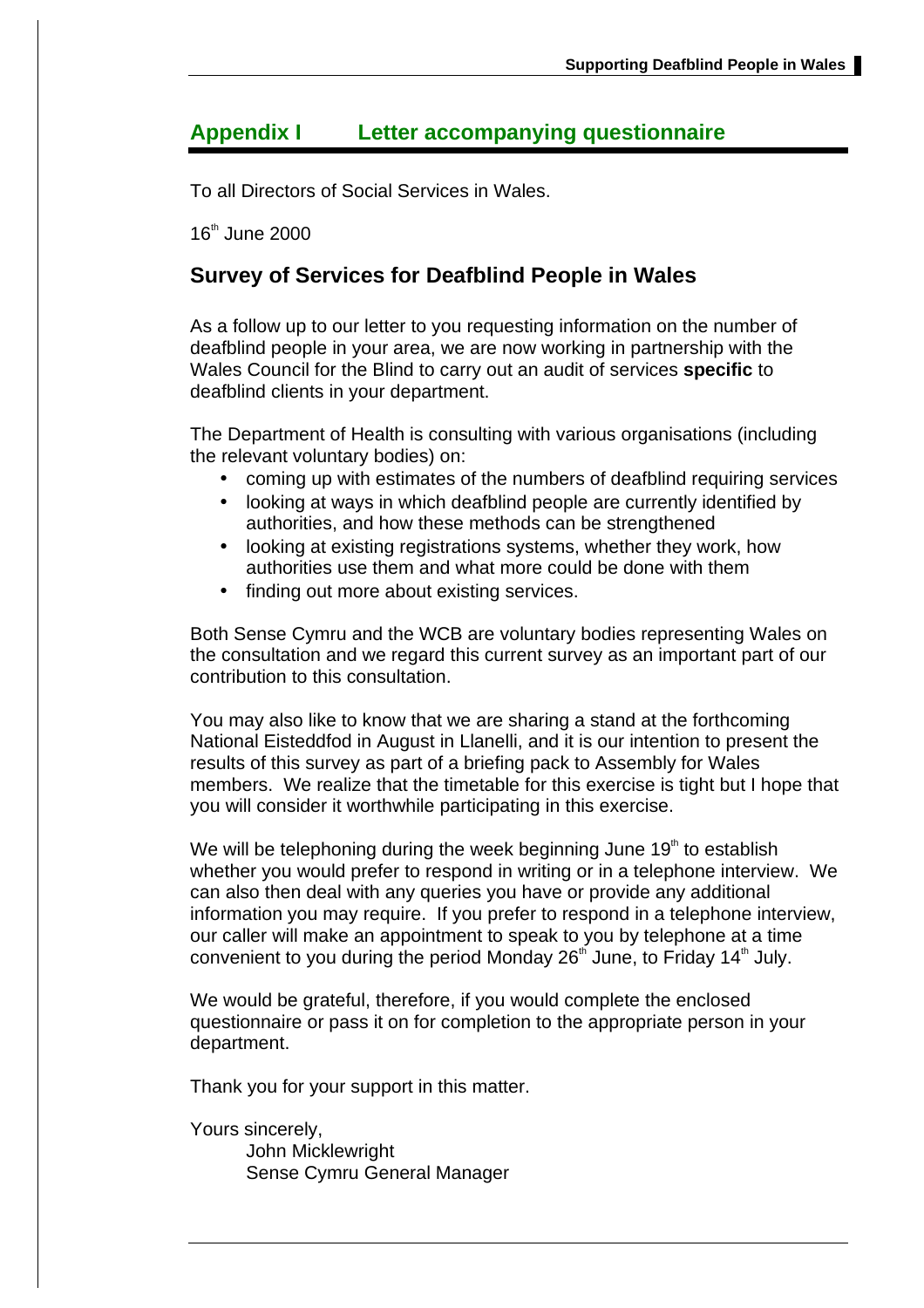## **Appendix II Questionnaire**

## **SURVEY of SERVICES for DEAFBLIND PEOPLE**

This survey is being carried out by Wales Council for the Blind on behalf of Sense Cymru.

Persons are regarded as deafblind if they have a severe degree of combined visual and auditory impairment resulting in problems of communication, information or mobility.

1. Does your authority have any written policy about services to deafblind clients? (If available, please send a copy)

Yes No

2. Is there any specific budget allocated for services to deafblind people? If possible, please give the amount.

Yes No

| L |  |
|---|--|
|---|--|

3. Is there a member of staff specifically responsible for deafblind clients? If so, could you please give name and title.

Yes No

Name: ..................................................................

Title: ....................................................................

4. Does your authority maintain a list of deafblind clients?

| Computer |
|----------|
|          |

5. Has there been any specific staff training, including out of county, for work with deafblind clients in the last 2 years? Please give details.

| Yes | No. |  |  |
|-----|-----|--|--|
|     |     |  |  |
|     |     |  |  |
|     |     |  |  |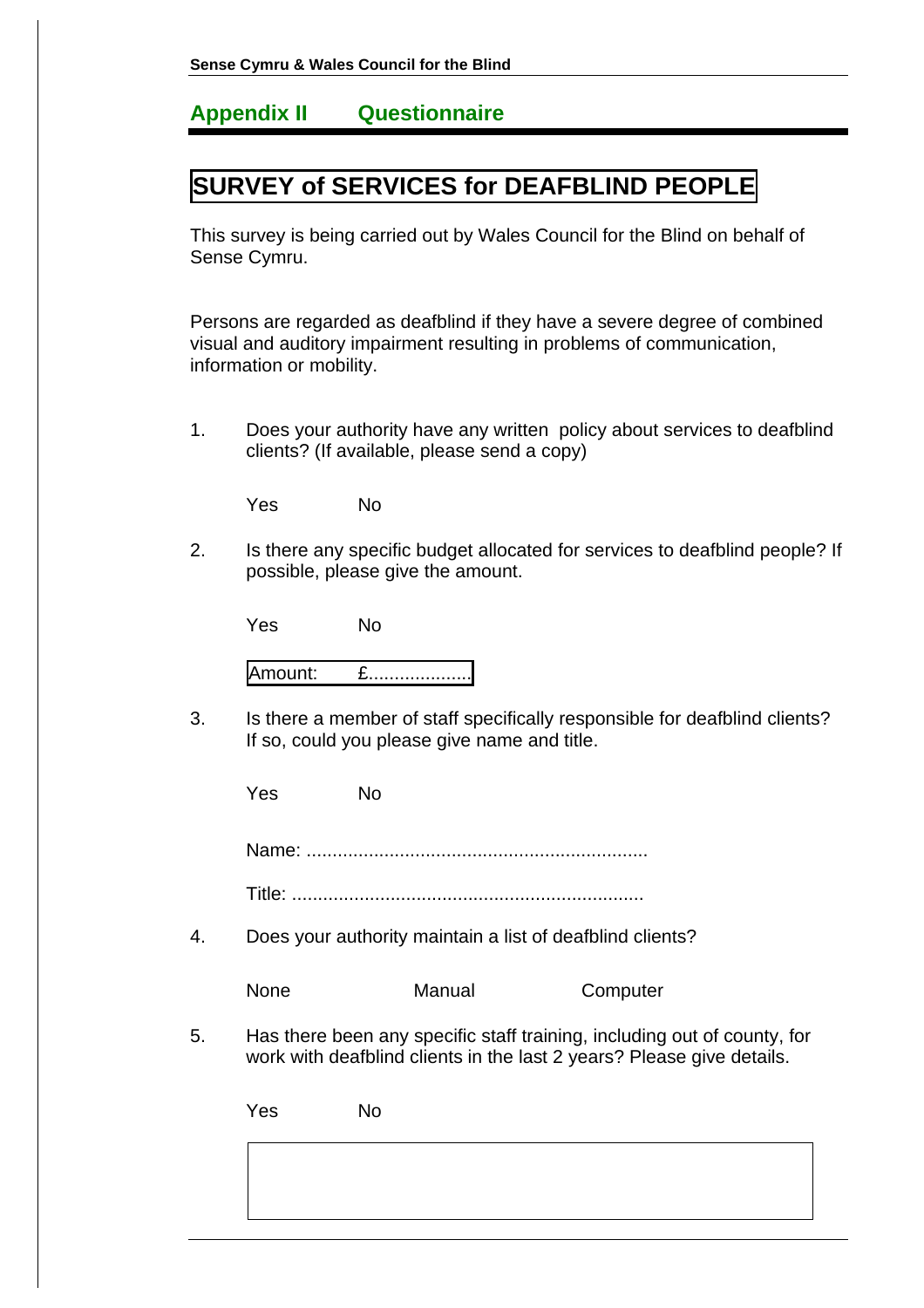- 6. How many staff have special skills to help clients with a dual sensory impairment
	-
	-
	-
	- Makaton
	- Deafblind alphabet Mobility training skills
	- BSL Technology
	- Block Braille
- 
- 7. Is there a scheme in the County for:

guide-helps communicator-guides intervenors

- 8. What day services specifically for deafblind people are available in the County?
- 9. What residential facilities specifically for deafblind people are available in the County?
- 10. Have any deafblind people been transferred from long-stay hospitals to the community? Please give numbers if known.

Yes

No

Don't know

11. Are there any facilities in the County which are run by voluntary organisations specifically for deafblind clients?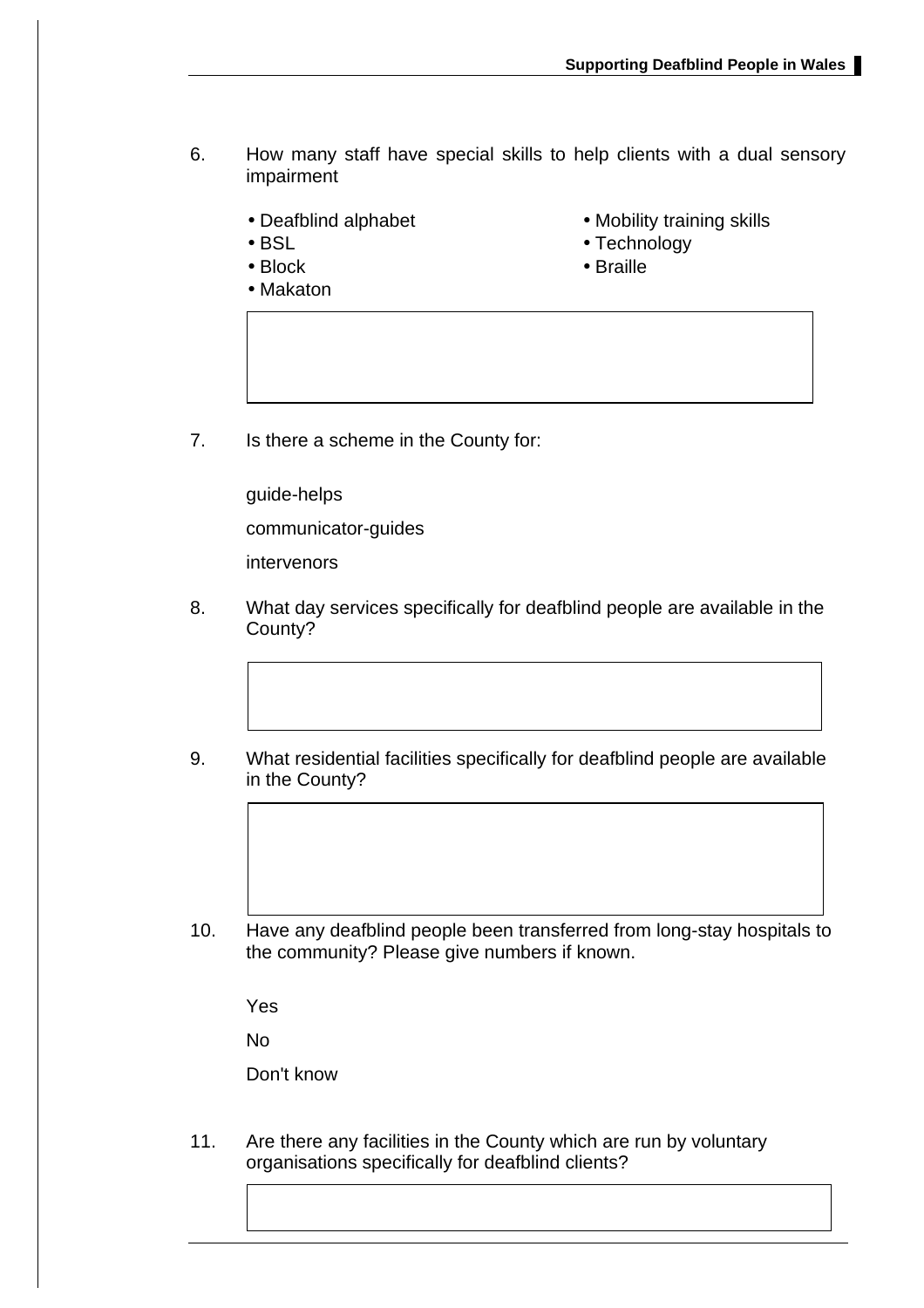12. What out-of-county services have you used for deafblind people (e.g. residential, advice, assessment)

13. What do you believe are the County's most pressing service needs for deafblind people?

Your answers will be received in a telephone interview or, if you prefer, you may return your completed questionnaire to Wales Council for the Blind.

**Thank you very much for completing the questionnaire.**

**The information you have given us will be very helpful.**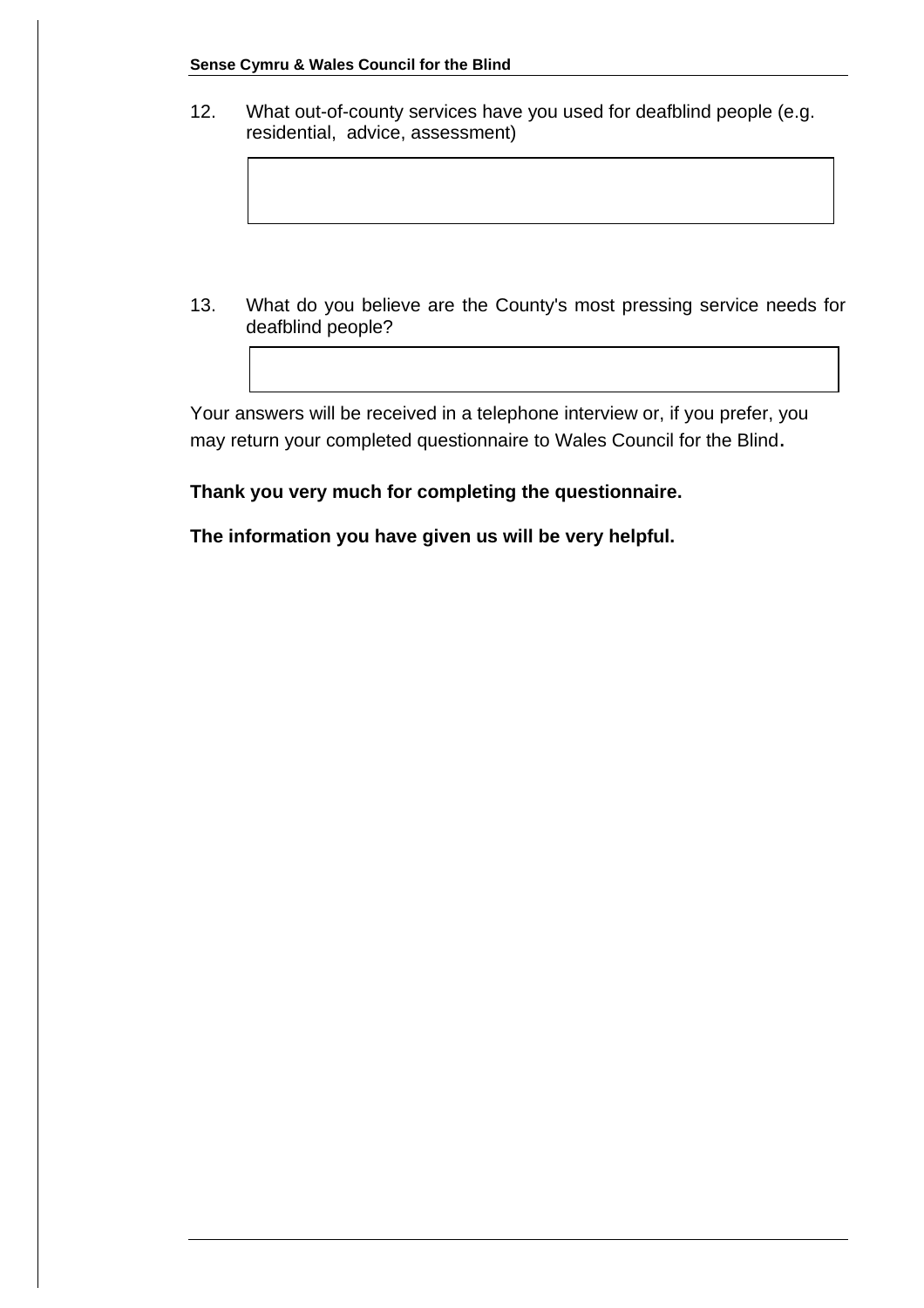## **Appendix III Contact list of organisations**

### **Sense Cymru**

5 Raleigh Walk Brigantine Place Atlantic Wharf **Cardiff** CF10 4LN

### **Wales Council for the Blind**

3<sup>rd</sup> Floor, Shand House 20 Newport Road **Cardiff** CF24 0DB

### **Wales Council for the Deaf**

Glenview House Courthouse Street Pontypridd Rhondda-Cynon-Taf CF37 1JY

### **BDA Cymru**

3<sup>rd</sup> Floor, Shand House 20 Newport Road **Cardiff** CF24 0DB

### **RNID Cymru**

33-35 Cathedral Road **Cardiff** CF11 9HD

### **RNIB Cymru**

Trident Court East Moors Road **Cardiff** CF24 5TD

### **National Deaf Children's Society Cymru**

Room 2, 1<sup>st</sup> Floor 43 Charles Street **Cardiff** CF10 2GB